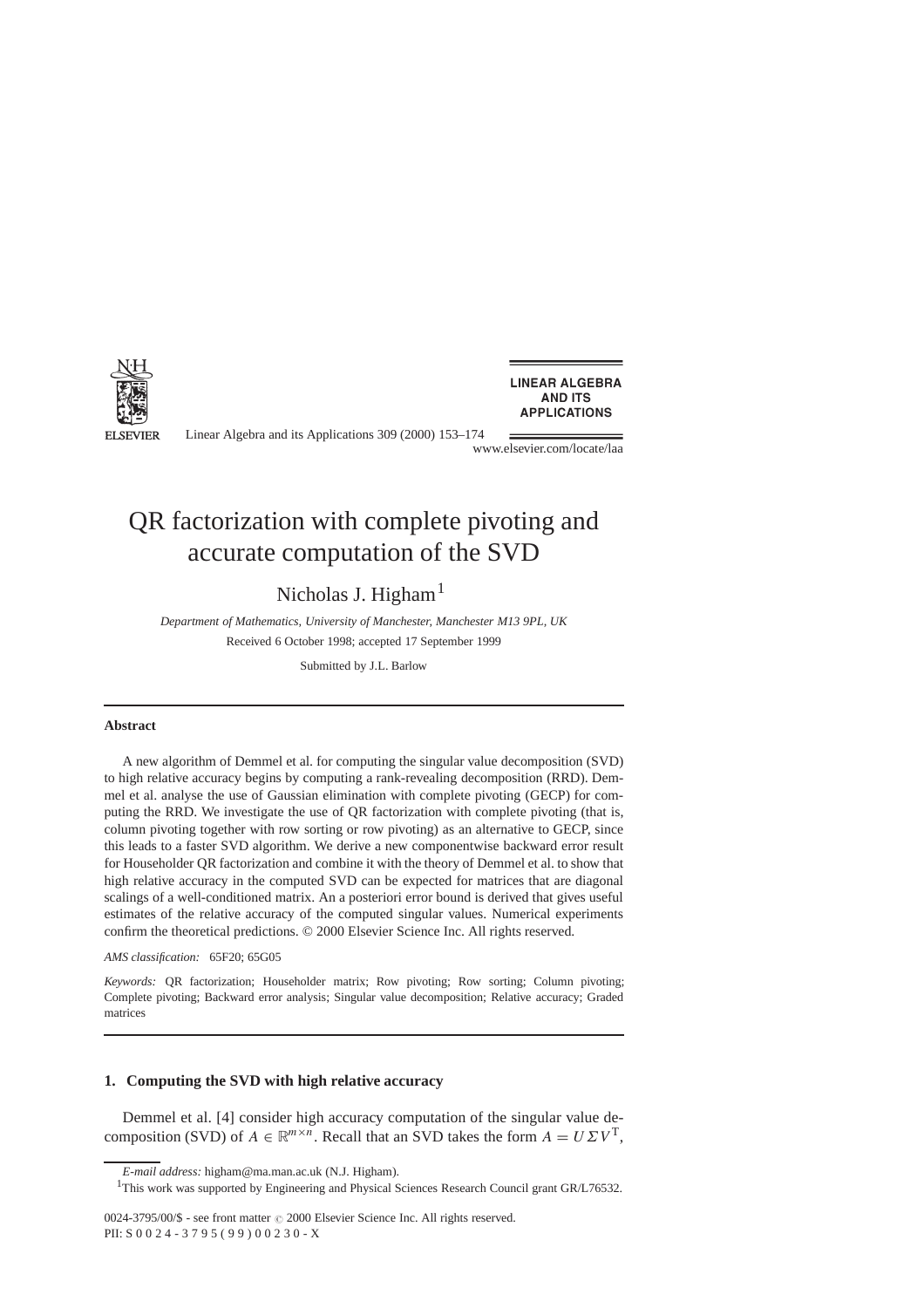where *U* and *V* are orthogonal and  $\Sigma = diag(\sigma_i)$  contains the singular values arranged in decreasing order. Demmel et al. make use of a *rank-revealing decomposition* (RRD)

$$
A = XDY^{\mathrm{T}}, \quad X \in \mathbb{R}^{m \times r}, \ D \in \mathbb{R}^{r \times r}, \ Y \in \mathbb{R}^{n \times r}, \ r \leq \min(m, n), \tag{1.1}
$$

which is defined by the properties that *D* is diagonal and nonsingular and *X* and *Y* are well-conditioned. The SVD itself is, of course, an RRD. The idea is to compute an RRD cheaply as the first stage of the following algorithm. (This algorithm computes only the nonzero singular values and the corresponding singular vectors.)

**Algorithm SVD.** Given  $A \in \mathbb{R}^{m \times n}$  this algorithm computes the SVD  $A = U \Sigma V^{T}$ .

- 1. Compute an RRD  $A = XDY^T$ , as in (1.1).
- 2. Factorize  $(XD)$  $\Pi = QR$  by QR factorization with column pivoting  $(Q \in \mathbb{R}^{m \times r})$ .  $R \in \mathbb{R}^{r \times r}$ .
- 3. Form  $W = R\Pi^{T}Y^{T}$  (by conventional multiplication).
- 4. Compute the SVD  $W = U \Sigma V^{\text{T}}$  using the one-sided Jacobi algorithm. (Thus  $A =$  $\overline{OU} \Sigma V^{T}$ .)
- 5. Form  $U = O\overline{U}$ .

To explain the properties of this algorithm we need to define the notion of relative accuracy of an approximate SVD,  $A \approx \widetilde{U} \widetilde{\Sigma} \widetilde{V}$ . This approximate SVD has relative accuracy *η* if, for all *i*,

$$
|\sigma_i - \widetilde{\sigma}_i| = O(\eta)\sigma_i
$$

 $|\sigma_i - \tilde{\sigma}_i| = O(\eta)\sigma_i$ <br>and, if  $\sigma_i$  is a simple singular value,

$$
\sin \theta_i = \mathcal{O}\left(\frac{\eta}{\mathrm{relgap}_i}\right),\,
$$

where  $\theta_i$  denotes, in turn, the acute angle between the exact and approximate left singular vectors  $u_i$  and  $\tilde{u}_i$  and the acute angle between the exact and approximate right singular vectors  $v_i$  and  $\tilde{v}_i$ , and where the relative gap is defined by

$$
\operatorname{relgap}_i = \min\left(\min_{j\neq i} \frac{|\sigma_i - \sigma_j|}{\sigma_i}, 2\right).
$$

Note that standard algorithms for computing the SVD, such as the QR algorithm and bisection with inverse iteration, do not provide relative accuracy; in particular, the error in the *i*th computed singular value is bounded relative only to the largest singular value, not to the *i*th:  $|\sigma_i - \hat{\sigma}_i| = O(\eta)\sigma_1$ .

Demmel et al. prove the following result [4, Theorems 3.1 and 3.2]. Throughout this paper the standard model of floating point arithmetic is used, with unit roundoff *u* (see, for example, Higham [9, Section 2.2]). The norm is the 2-norm and  $\kappa(A)$  = max<sub>i</sub>  $\sigma_i(A)/$  min<sub>i</sub>  $\sigma_i(A)$ .

**Theorem 1.1.** *Assuming that step* 1 *of Algorithm SVD is performed exactly*, *the computed SVD has relative accuracy*  $\eta = O(u\kappa(\overline{R}) \max(\kappa(X), \kappa(Y)))$ , where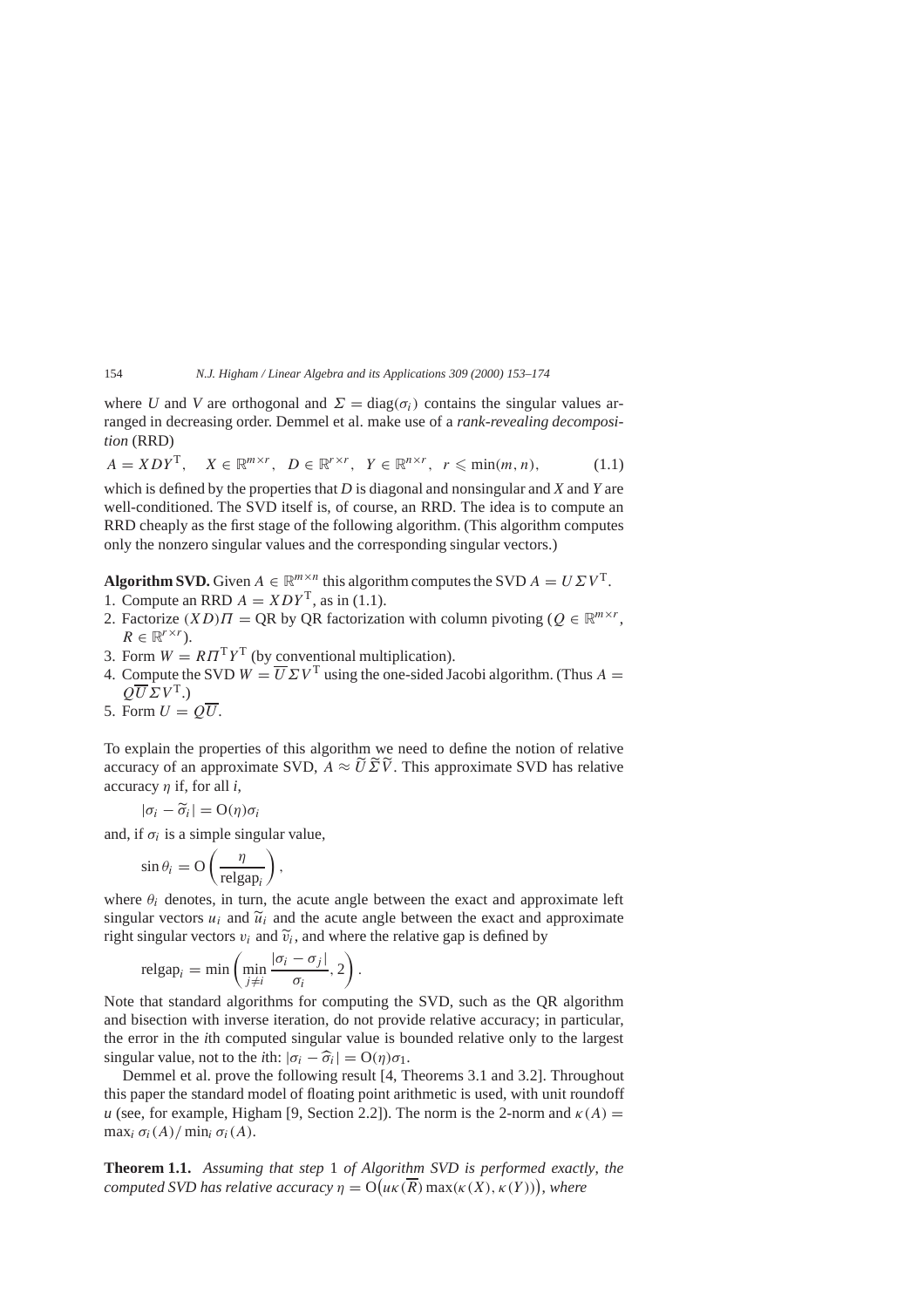$$
\kappa(\overline{R}) = \min\{\kappa(DR) : D \text{ diagonal}, \text{nonsingular}\} = O(\min(n2^n, n^{3/2}\kappa(X)).
$$

Demmel et al. go on to analyse Gaussian elimination with complete pivoting (GECP) as the means for computing the RRD. GECP forms the factorization  $P A Q =$ *LU*, where  $L \in \mathbb{R}^{m \times r}$  and  $U \in \mathbb{R}^{r \times n}$ , with  $r = \text{rank}(A)$  and where *P* and *Q* are permutation matrices. The RRD is obtained by defining  $D = diag(u_{ii})$  and writ- $\lim_{\Delta} A = P^{T}L \cdot D \cdot D^{-1}UQ^{T} = XDY^{T}$ . The pivoting properties ensure that *PX* and  $Q^{T}Y$  are unit lower triangular with off-diagonal elements bounded by 1; hence  $\kappa(X)$ and  $\kappa(Y)$  have bounds of order  $2^r$ . In practice,  $\kappa(X)$  and  $\kappa(Y)$  are usually quite small, in which case GECP does indeed provide an RRD. Demmel et al. go on to show that, under certain reasonable conditions, the RRD computed by GECP is accurate enough that Theorem 1.1 remains valid, albeit with a more complicated and potentially larger bound on *η*.

The purpose of this paper is to investigate Householder QR factorization with column pivoting and row sorting or row pivoting as an alternative to GECP for computing the RRD in Algorithm SVD in the case of graded matrices – those that are diagonal scalings of a better conditioned matrix.

Recall that QR factorization with column pivoting produces the factorization *AΠ* = *QR*, where, with  $r = \text{rank}(A)$ ,  $Q \in \mathbb{R}^{m \times r}$  has orthonormal columns,  $R \in$  $\mathbb{R}^{r \times n}$  is upper trapezoidal and *Π* is a permutation matrix. Writing  $D = \text{diag}(r_{ii})$  we have  $A = Q \cdot D \cdot D^{-1} R \Pi^{T} \equiv X D Y^{\hat{T}}$ , with *X* perfectly conditioned and, in view of the inequalities

$$
r_{kk}^2 \geqslant \sum_{i=k}^{j} r_{ij}^2, \quad j = k+1:n, \ k = 1:r
$$
 (1.2)

that the column pivoting enforces upon *R*, the matrix  $\Pi^{T}Y$  is unit lower trapezoidal with off-diagonal elements bounded by 1, and so  $\kappa(Y)$  has a bound of order  $2^r$ . Hence QR factorization with column pivoting satisfies the definition of RRD just as well as GECP.

Algorithm SVD simplifies greatly when the RRD is computed by QR factorization with column pivoting, as observed in [4]. Step 2 is unnecessary. For  $X = Q$ is orthogonal and *D* is a diagonal matrix with elements sorted in non-increasing order, by (1.2). Therefore the QR factorization with column pivoting of *XD* is simply  $XD \cdot I = X \cdot D$ . Furthermore, step 3 is trivial since, in terms of the QR factorization determining the RRD,  $W = RTT$ . We therefore have the following specialized and modified version of Algorithm SVD.

**Algorithm SVD\_QR**. Given  $A \in \mathbb{R}^{m \times n}$  this algorithm computes the SVD  $A =$  $U\Sigma V^{\rm T}$ .

- 1. Compute the QR factorization with column pivoting  $AT = QR$  ( $Q \in \mathbb{R}^{m \times r}$ ,  $R \in$  $\mathbb{R}^{r \times r}$ .
- 2. Compute the SVD  $R\Pi^T = \overline{U}\Sigma V^T$  using the one-sided Jacobi algorithm.
- 3. Form  $U = O\overline{U}$ .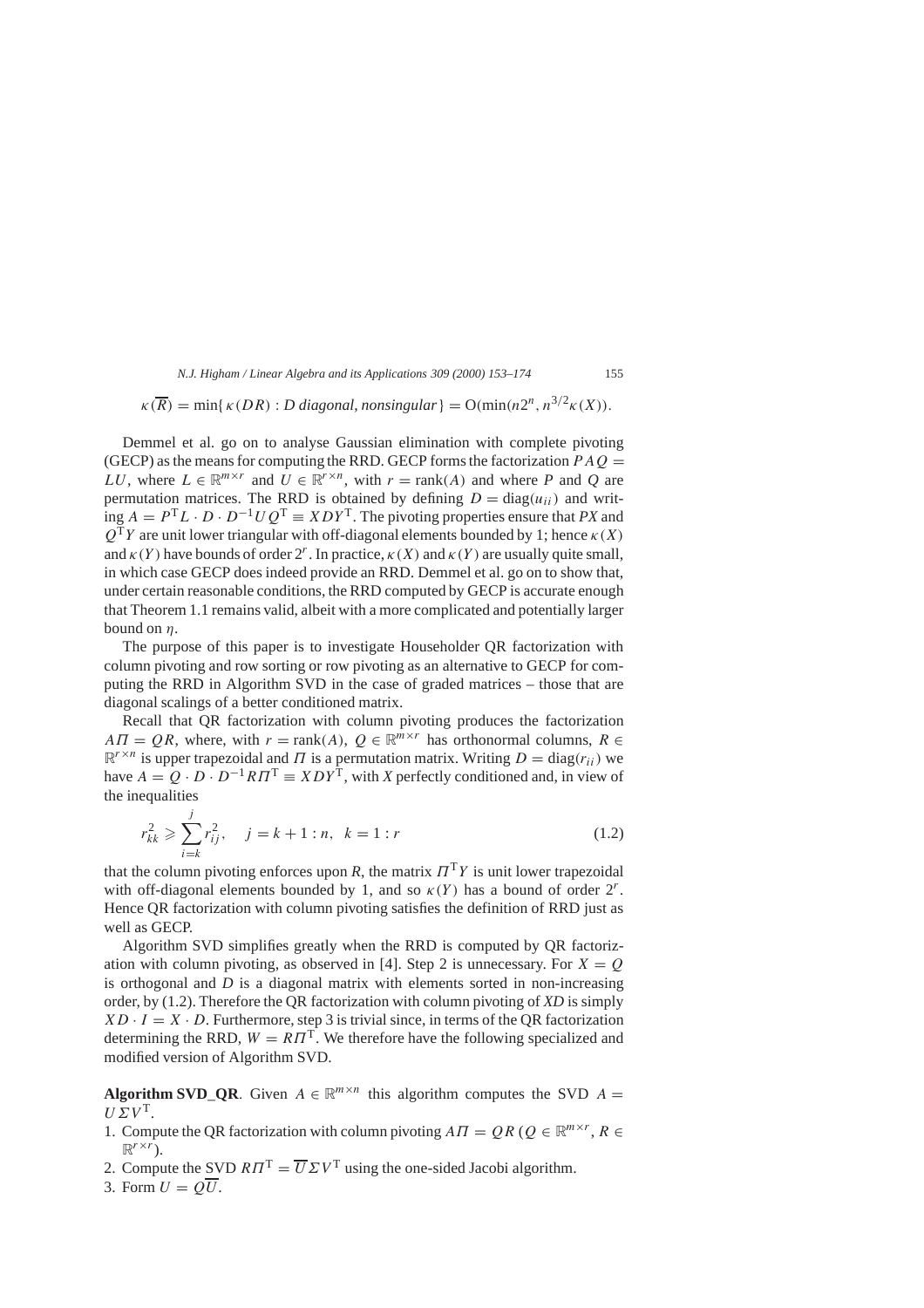The main contribution of this paper is to show that, provided row sorting or row pivoting is used *in addition to* column pivoting, Householder QR factorization determines the RRD with sufficient accuracy for the theory in [4] concerning graded matrices to be applicable and to yield useful results. We refer to either of these combinations of row and column interchanges in QR factorization as *complete pivoting*. For notational simplicity we assume henceforth that  $m \geq n$ , although the overall conclusions remain true without this restriction.

In Section 2 we give a new rounding error analysis for Householder QR factorization and in Section 3 we combine the analysis with the theory of Demmel et al. Numerical experiments are given in Section 4 to confirm the practical value of the results.

## **2. Error analysis of Householder QR factorization**

In this section we derive a new row and column-wise backward error bound for Householder QR factorization. The analysis is similar in outline to that of Cox and Higham [2] that yields a row-wise backward error bound, but it does not assume the use of column pivoting. We then derive a backward error result for complete pivoting that represents both the original matrix and the backward error matrix in a row and column scaled form, as is needed to apply the analysis of [4] for the SVD application.

First, we recall how a Householder matrix is constructed in Householder QR factorization. Let  $A = A^{(1)} \in \mathbb{R}^{m \times n}$  ( $m \ge n$ ) and let  $a_i^{(k)}$  denote the *j*th column of *A(k)*, the reduced matrix at the start of the *k*th stage of the reduction to trapezoidal form. We form the Householder matrix

$$
P_k = I - \beta_k v_k v_k^{\mathrm{T}} \in \mathbb{R}^{m \times m}, \quad \beta_k = \frac{2}{v_k^{\mathrm{T}} v_k},
$$

where  $v_k(1 : k - 1) = 0$  and

$$
v_k(k : m) = a_k^{(k)}(k : m) - \sigma_k e_1,
$$
\n(2.1)

where  $e_1 \in \mathbb{R}^{m-k+1}$  is the first unit vector and

$$
\sigma_k = -\operatorname{sign}(a_{kk}^{(k)}) \| a_k^{(k)}(k:m) \|.
$$
\n(2.2)

This Householder matrix  $P_k$  has the property that  $a_k^{(k+1)} = P_k a_k^{(k)}$  satisfies  $a_k^{(k+1)}(k)$ :  $m) = \sigma_k e_1.$ 

The sign of  $\sigma_k$  specified in (2.2) is the one recommended in most textbooks and is the one used by the QR factorization routines in LINPACK [5] and LAPACK [1]. For the other choice of sign (which can be computed in a way that avoids cancellation [9, Section 18.9]) the following lemma, on which our analysis rests, is not valid. Cox and Higham [2] have already noted the importance of the choice of sign in the Householder vector for obtaining row-wise backward error bounds.

We begin with a simple inequality.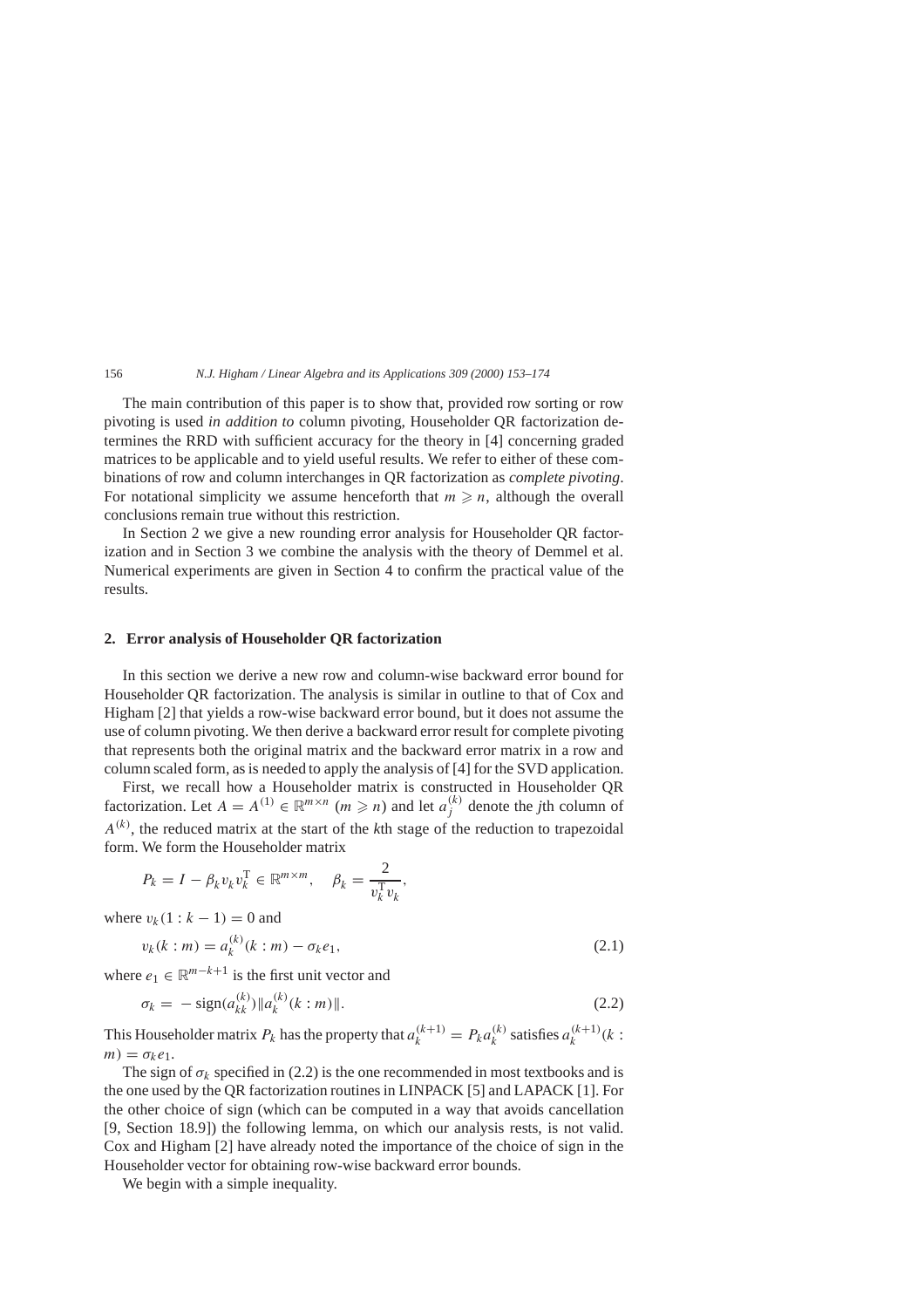**Lemma 2.1.** *The Householder vectors vk satisfy*

$$
\sqrt{2} ||a_k^{(k)}(k : m)|| \le ||v_k|| \le 2 ||a_k^{(k)}(k : m)||.
$$

**Proof.** The second inequality follows from  $(2.1)$  and the first from

$$
v_k^{\mathrm{T}} v_k = |2\sigma_k(\sigma_k - a_{kk}^{(k)})| \geq 2\sigma_k^2 = 2||a_k^{(k)}(k:m)||^2. \qquad \Box
$$

We introduce the constant

$$
\tilde{\gamma}_k = \frac{cku}{1 - cku},
$$

in which *c* denotes a small integer constant whose exact value is unimportant. Hats denote computed quantities.

Rounding errors in computing the quantities  $\beta$  and  $\nu$  that determine a Householder matrix are analyzed in [9, Lemma 18.1]. By absorbing the errors in *β* into the vector *v* we can assume that  $\beta$  is obtained exactly. Then the computed  $\widehat{v}_k \in \mathbb{R}^m$  from the *k*th stage of the reduction satisfies

$$
\widehat{v}_k = v_k + \Delta v_k, \quad |\Delta v_k| \le \widetilde{\gamma}_{m-k} |v_k|,\tag{2.3}
$$

where

$$
P_k = I - \beta_k v_k v_k^{\mathrm{T}}
$$

is the Householder matrix corresponding to the exact application of the *k*th stage of the algorithm to the computed matrix  $\widetilde{A}^{(k)}$ . The following lemma is the key to the analysis.

**Lemma 2.2.** *Consider the computation of*  $\hat{a}_j^{(k+1)} = fl(\hat{P}_k \hat{a}_j^{(k)})$  *for*  $j > k$ , *where*  $\widehat{P}_k = I - \beta_k \widehat{v}_k \widehat{v}_k^T$  *and*  $\widehat{v}_k$  *satisfies* (2.3)*. We have* 

$$
\widehat{a}_j^{(k+1)} = P_k \widehat{a}_j^{(k)} + f_j^{(k)},\tag{2.4}
$$

*where*  $f_i^{(k)}(1 : k - 1) = 0$  *and* 

$$
|f_j^{(k)}| \leq u|\widehat{a}_j^{(k)}| + \widetilde{\gamma}_{m-k} \frac{\|\widehat{a}_j^{(k)}(k:m)\|}{\|\widehat{a}_k^{(k)}(k:m)\|} |v_k|.
$$
\n(2.5)

Proof. It is straightforward to show using standard error analysis results (see the proof of Lemma 18.2 in [9]) that (2.4) holds with  $f_i^{(k)}(1 : k - 1) = 0$  and

$$
|f_j^{(k)}| \leq u|\widehat{a}_j^{(k)}| + \widetilde{\gamma}_{m-k}(|\beta_k||v_k|^{\mathrm{T}}|\widehat{a}_j^{(k)}|)|v_k|.
$$

Now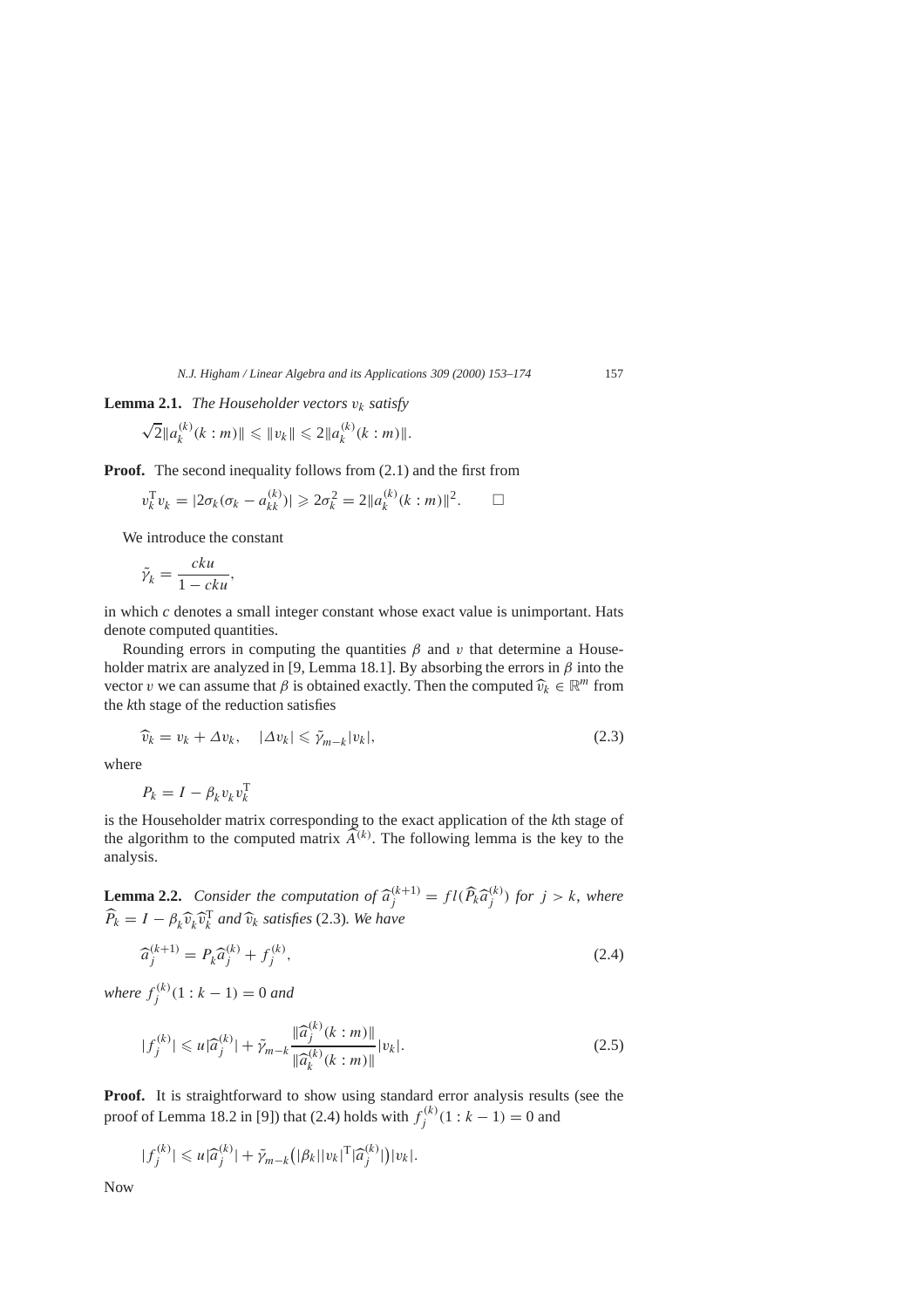158 *N.J. Higham / Linear Algebra and its Applications 309 (2000) 153–174*

$$
(|\beta_k||v_k|^{\mathrm{T}}|\hat{a}_j^{(k)}|)|v_k| = 2\frac{|v_k|^{\mathrm{T}}|\hat{a}_j^{(k)}|}{\|v_k\|^2}|v_k|
$$
  

$$
\leq 2\frac{\|\hat{a}_j^{(k)}(k:m)\|}{\|v_k(k:m)\|}|v_k|
$$
  

$$
\leq \sqrt{2}\frac{\|\hat{a}_j^{(k)}(k:m)\|}{\|\hat{a}_k^{(k)}(k:m)\|}|v_k|,
$$

using Lemma 2.1; (2.5) follows.  $\square$ 

Now, using  $P_k^2 = I$ , we rewrite (2.4) as

$$
\widehat{a}_j^{(k)} = P_k \widehat{a}_j^{(k+1)} - P_k f_j^{(k)}.
$$

This gives

$$
\begin{aligned}\n\widehat{a}_j^{(1)} &= P_1 \widehat{a}_j^{(2)} - P_1 f_j^{(1)} \\
&= P_1 (P_2 \widehat{a}_j^{(3)} - P_2 f_j^{(2)}) - P_1 f_j^{(1)} \\
&\vdots \\
&= P_1 P_2 \cdots P_j \widehat{a}_j^{(j+1)} - P_1 P_2 \cdots P_j f_j^{(j)} - \cdots - P_1 f_j^{(1)}.\n\end{aligned}
$$

Since  $a_j = \hat{a}_j^{(1)}$  and  $\hat{a}_j^{(j+1)} = \hat{a}_j^{(n+1)}$ ,

$$
a_j = P_1 P_2 \cdots P_j \hat{a}_j^{(n+1)} - \sum_{i=1}^j P_1 P_2 \cdots P_i f_j^{(i)}.
$$
 (2.6)

Consider a general term in the sum,

$$
y_i = P_1 P_2 \cdots P_i f_j^{(i)}, \quad i \leq j.
$$

We have

$$
y_i = (I - \beta_1 v_1 v_1^T) P_2 \cdots P_i f_j^{(i)} = P_2 \cdots P_i f_j^{(i)} - \beta_1 v_1 v_1^T P_2 \cdots P_i f_j^{(i)}
$$
  
=  $(I - \beta_2 v_2 v_2^T) P_3 \cdots P_i f_j^{(i)} - \beta_1 v_1 v_1^T P_2 \cdots P_i f_j^{(i)}$   
:  
=  $f_j^{(i)} - \sum_{k=1}^i \beta_k v_k v_k^T P_{k+1} \cdots P_i f_j^{(i)}$ .

Writing

$$
z_k = \beta_k v_k v_k^{\mathrm{T}} P_{k+1} \cdots P_i f_j^{(i)} = \frac{2v_k v_k^{\mathrm{T}}}{v_k^{\mathrm{T}} v_k} P_{k+1} \cdots P_i f_j^{(i)}, \quad k \leq i
$$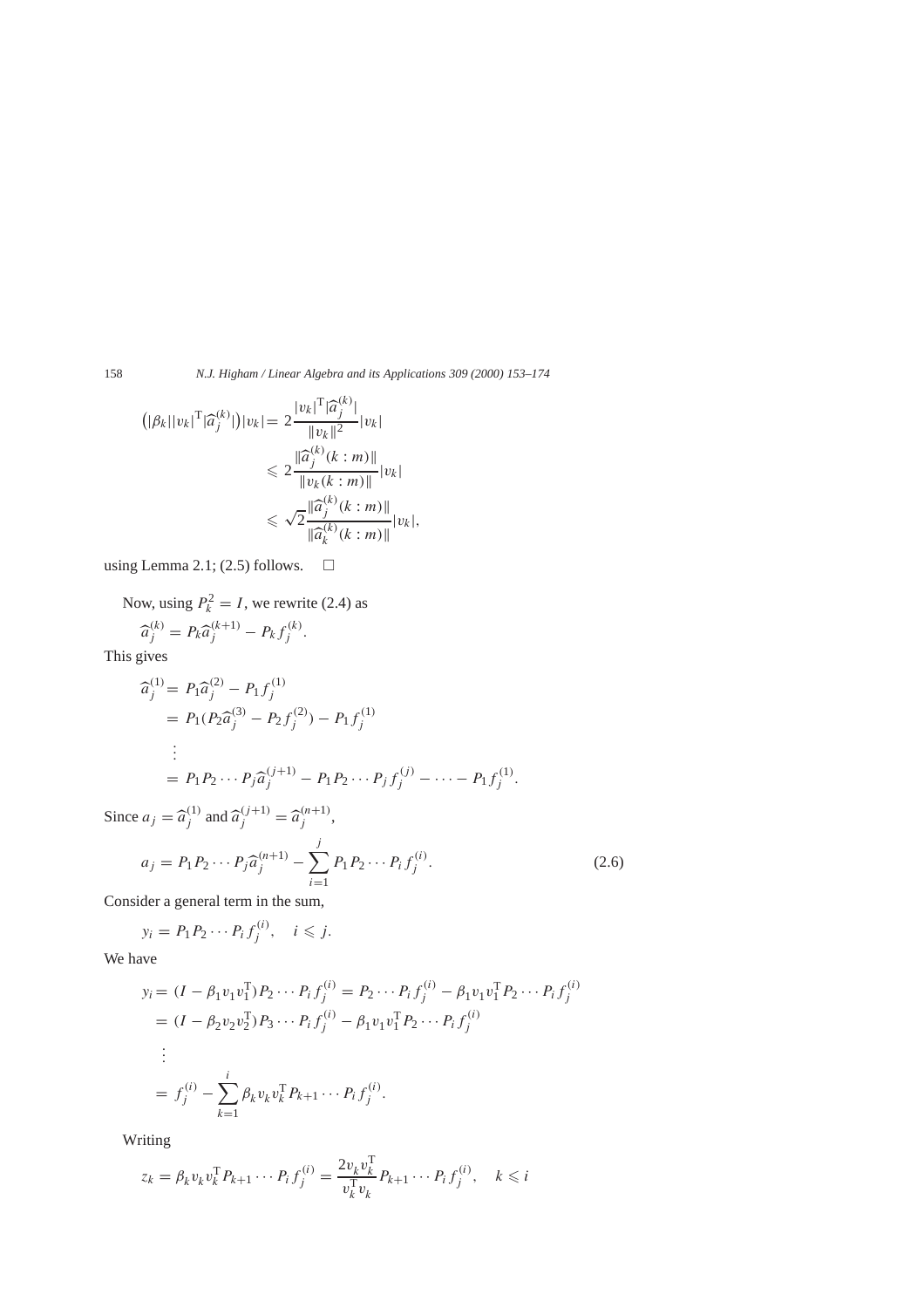and using Lemma 2.2 we obtain

$$
|z_{k}| \leq 2|v_{k}| \frac{\|f_{j}^{(i)}\|}{\|v_{k}\|} \leq 2|v_{k}| \left(u \frac{\|\widehat{a}_{j}^{(i)}(i:m)\|}{\|v_{k}\|} + \widetilde{\gamma}_{m-i} \frac{\|\widehat{a}_{j}^{(i)}(i:m)\|}{\|\widehat{a}_{i}^{(i)}(i:m)\|} \frac{\|v_{i}\|}{\|v_{k}\|}\right).
$$

Applying Lemma 2.1 leads to

$$
|z_{k}| \leq 2|v_{k}| \left( \frac{u}{\sqrt{2}} \frac{\|\widehat{a}_{j}^{(i)}(i:m)\|}{\|\widehat{a}_{k}^{(k)}(k:m)\|} + 2\widetilde{\gamma}_{m-i} \frac{\|\widehat{a}_{j}^{(i)}(i:m)\|}{\|v_{k}\|} \right)
$$
  

$$
= \widetilde{\gamma}_{m-i} |v_{k}| \left( \frac{\|\widehat{a}_{j}^{(i)}(i:m)\|}{\|\widehat{a}_{k}^{(k)}(k:m)\|} + \frac{\|\widehat{a}_{j}^{(i)}(i:m)\|}{\|v_{k}\|} \right)
$$
  

$$
= \widetilde{\gamma}_{m-i} \frac{\|\widehat{a}_{j}^{(i)}(i:m)\|}{\|\widehat{a}_{k}^{(k)}(k:m)\|} |v_{k}|.
$$

We conclude that

$$
|y_i| \leq u|\widehat{a}_j^{(i)}| + \widetilde{\gamma}_{m-i} \frac{\|\widehat{a}_j^{(i)}(i:m)\|}{\|\widehat{a}_i^{(i)}(i:m)\|} |v_i| + \widetilde{\gamma}_{m-i} \sum_{k=1}^i \frac{\|\widehat{a}_j^{(i)}(i:m)\|}{\|\widehat{a}_k^{(k)}(k:m)\|} |v_k|
$$
  

$$
\leq u|\widehat{a}_j^{(i)}| + \widetilde{\gamma}_{m-i} \sum_{k=1}^i \frac{\|\widehat{a}_j^{(k)}(k:m)\|}{\|\widehat{a}_k^{(k)}(k:m)\|} |v_k|,
$$

since  $\|\hat{a}_j^{(i)}(i:m)\| \leq \|\hat{a}_j^{(k)}(k:m)\|$  for  $k \leq i$ . Note that Lemma 2.2 shows that this bound remains true if we set the first *i* − 1 elements of  $\hat{a}^{(i)}_j$  to zero. Hence (2.6) can be written as

$$
a_j = P_1 P_2 \cdots P_j \hat{a}_j^{(n+1)} + h_j,
$$
\n(2.7)

where

$$
|h_j| \leq u \sum_{i=1}^j |\widehat{a}_j^{(i)}| + \sum_{i=1}^j \widetilde{\gamma}_{m-i} \sum_{k=1}^i \frac{\|\widehat{a}_j^{(k)}(k:m)\|}{\|\widehat{a}_k^{(k)}(k:m)\|} |v_k|
$$
  

$$
\leq u \sum_{i=1}^j |\widehat{a}_j^{(i)}| + j \widetilde{\gamma}_m \sum_{k=1}^j \frac{\|\widehat{a}_j^{(k)}(k:m)\|}{\|\widehat{a}_k^{(k)}(k:m)\|} |v_k|.
$$
 (2.8)

But

$$
P_1 P_2 \cdots P_j \hat{a}_j^{(n+1)} = P_1 P_2 \cdots P_n \hat{a}_j^{(n+1)} =: Q \hat{a}_j^{(n+1)} = Q \hat{r}_j.
$$
  
The conclusions of the analysis are summarized in the following theorem.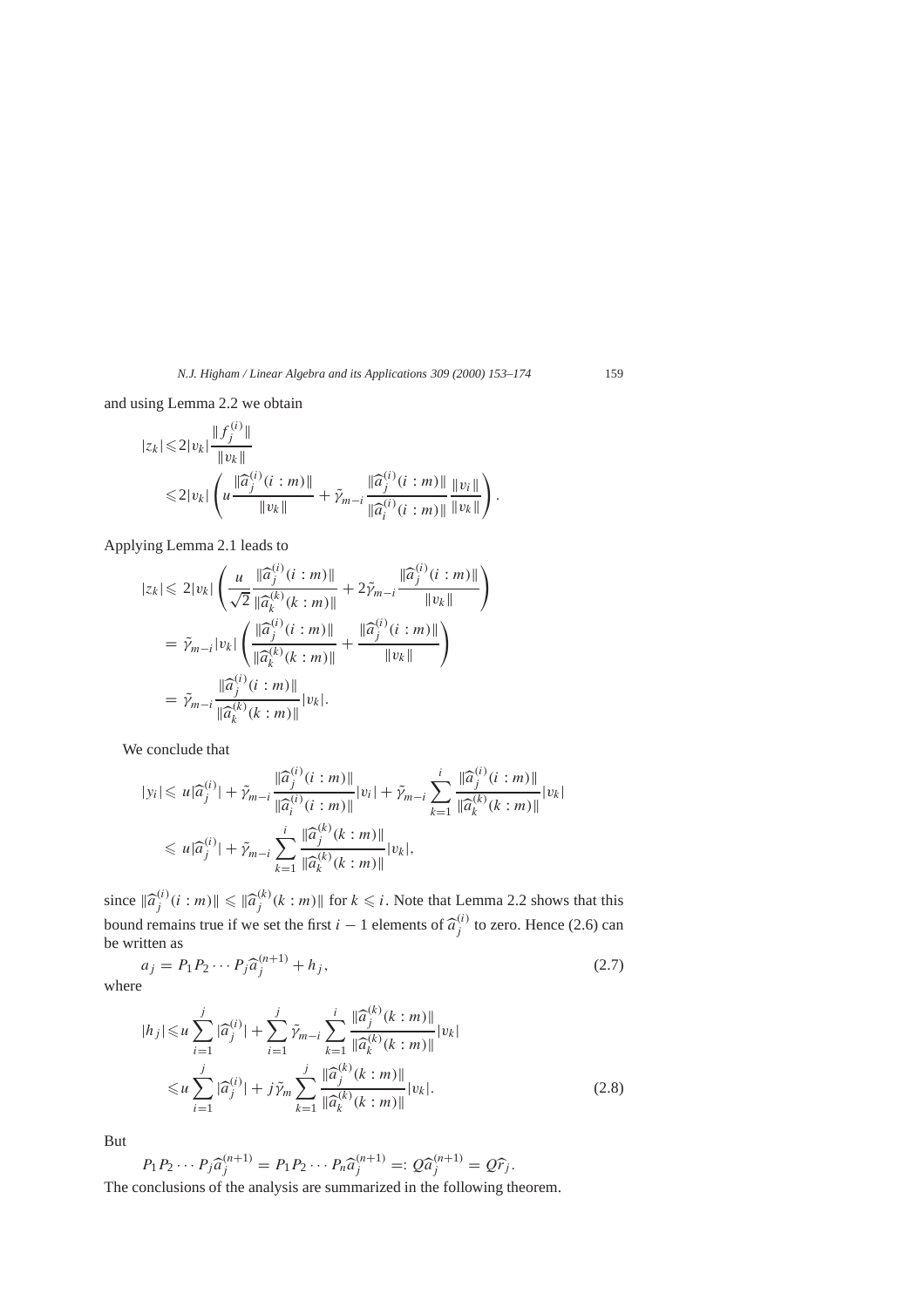**Theorem 2.3.** *Let*  $\widehat{R} \in \mathbb{R}^{m \times n}$  *be the computed upper trapezoidal QR factor of*  $A \in \mathbb{R}^{m \times n}$  ( $\ldots \geq n$ ) are developed to the *M* sure delay  $\Omega$  also without Theorem with a new developed  $\mathbb{R}^{m \times n}$  (*m*  $\geq$  *n*) produced by the Householder QR algorithm. There exists an orthog*onal*  $Q \in \mathbb{R}^{m \times m}$  *such that* 

$$
A + \Delta A = Q\widehat{R},
$$

*where*

$$
|\Delta A(:,j)| \leq u \sum_{k=1}^{j} |\widehat{a}_{j}^{(k)}| + j\widetilde{\gamma}_{m} \sum_{k=1}^{j} \frac{\|\widehat{a}_{j}^{(k)}(k:m)\|}{\|\widehat{a}_{k}^{(k)}(k:m)\|}|v_{k}|.
$$
\n(2.9)

*In this bound the first k* − 1 *elements of*  $\widehat{a}_j^{(k)}$  *in the first summation may be set to zero.*<br>*The matrix O* is given explicitly as  $O - P$ ,  $P_2$ ,  $\ldots$  *P*, where *P*, is the Householder *The matrix Q is given explicitly as*  $Q = P_1 P_2 \cdots P_n$ *, where*  $P_k$  *is the Householder matrix that corresponds to the exact application of the k*th *stage of the algorithm to the computed matrix produced after*  $k - 1$  *stages.* 

Two existing backward error results for Householder QR factorization are implied by Theorem 2.3. First, since  $\hat{a}^{(k)}_j$  is obtained by the application of  $k - 1$  Householder transformations to  $a_j$ , it follows that  $\|\widehat{a}_j^{(k)}\| \leq \|a_j\|$  (modulo roundoff). Since also  $||v_k|| \le 2||a_k^{(k)}(k : m)||$  by Lemma 2.1, (2.9) implies  $||\Delta A(:, j)|| \le$  $j^2 \tilde{\gamma}_m ||A(:,j)||$ , which is the standard column-wise backward error bound (albeit with an extra factor *j*).

Next, we consider QR factorization with column pivoting, in which columns are exchanged at the start of the *k*th stage to ensure that

$$
||a_k^{(k)}(k:m)|| = \max_{j \ge k} ||a_j^{(k)}(k:m)||. \tag{2.10}
$$

We will use the terminology that *A* is "pre-pivoted" for OR factorization with a particular interchange strategy if *A* is such that no interchanges are required. To apply Theorem 2.3 we assume that *A* is pre-pivoted for column pivoting. Using (2.9) and  $\overline{a_k}$   $\overline{a_k}$   $\overline{b_k}$   $\overline{b_k}$   $\overline{b_k}$   $\overline{b_k}$   $\overline{b_k}$   $\overline{b_k}$   $\overline{b_k}$   $\overline{b_k}$   $\overline{b_k}$   $\overline{b_k}$   $\overline{b_k}$   $\overline{b_k}$   $\overline{b_k}$   $\overline{b_k}$   $\overline{b_k}$   $\overline{b_k}$   $\overline{b_k}$   $\overline{b_k}$   $\overline{b_k}$   $\overline{b_k}$ 

$$
|\Delta a_{ij}| \leq u \sum_{k=1}^j |\widehat{a}_{ij}^{(k)}| + j\tilde{\gamma}_m \sum_{k=1}^j |v_k| \leq j^2 \tilde{\gamma}_m \max_{k,l} |\widehat{a}_{il}^{(k)}|,
$$
 (2.11)

which is the row-wise backward error bound of Powell and Reid [10], as obtained also by Cox and Higham [2]. The extent to which the row scaling of *A* is preserved in the bounds (2.9) and (2.11) is measured by the row-wise growth factor

$$
\rho_{m,n} = \max_{i} \left\{ \frac{\max_{j,k} |a_{ij}^{(k)}|}{\max_{j} |a_{ij}|} \right\}.
$$
\n(2.12)

This growth factor can be arbitrarily large, in general, but it can be controlled in two ways. First, we can use row pivoting: at the start of the *k*th stage of the factorization, after interchanging columns according to the column pivoting strategy, we interchange rows to ensure that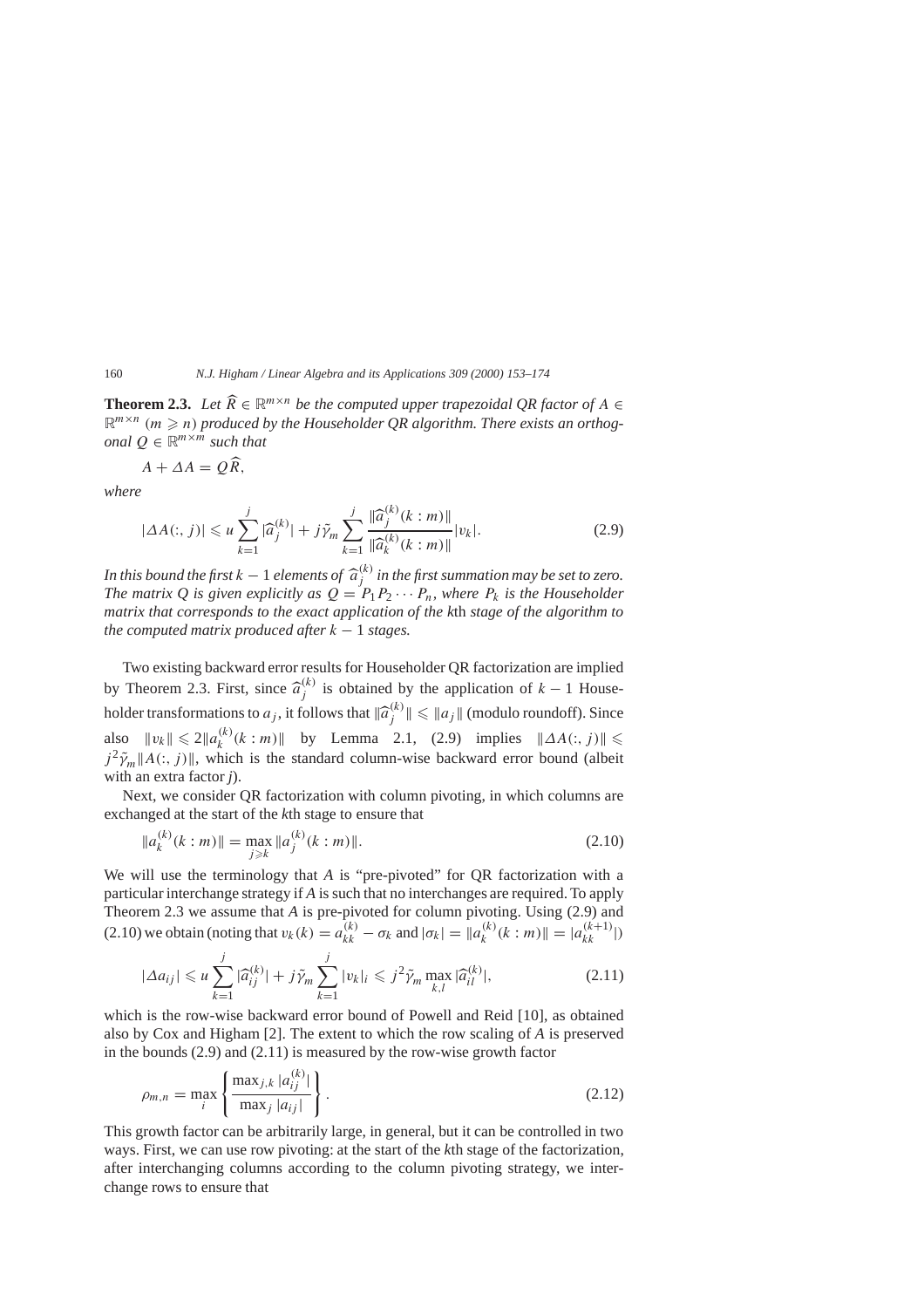*N.J. Higham / Linear Algebra and its Applications 309 (2000) 153–174* 161

$$
|a_{kk}^{(k)}| = \max_{i \geq k} |a_{ik}^{(k)}|.
$$
\n(2.13)

Alternatively, we can pre-sort the rows of *A* so that

$$
\max_{j} |a_{1j}| \geqslant \max_{j} |a_{2j}| \geqslant \cdots \geqslant \max_{j} |a_{mj}|.
$$
\n(2.14)

Note that row interchanges before or during Householder QR factorization have no mathematical effect on the result, because they can be absorbed into the *Q* factor and the QR factorization is essentially unique. The effect of row interchanges is to change the intermediate numbers that arise during the factorization, and hence to alter the effects of rounding errors. Both row interchange strategies lead to a bounded growth factor, as shown by Powell and Reid [10] for row pivoting and Cox and Higham [2] for row sorting. Recall that by complete pivoting we mean column pivoting and row pivoting or row sorting.

**Theorem 2.4.** *For Householder QR factorization with complete pivoting applied to*  $A \in \mathbb{R}^{m \times n}$ ,

$$
\rho_{m,n} \leqslant \sqrt{m}(1+\sqrt{2})^{n-1}.
$$

Although the bound of the theorem can be nearly attained,  $\rho_{m,n}$  is almost always small in practice (just as for the growth factor for Gaussian elimination with partial pivoting).

The advantage of the bound (2.9) is that it is simultaneously row-wise and column-wise and so it combines the advantages of both the existing bounds. The next result shows that when complete pivoting is used and row and column scalings are factored out of *A* the same scalings can also be factored out of the backward error matrix. We emphasize that the diagonal matrices  $D_1$  and  $D_2$  in this result and in the analysis of the next section are not required by Algorithm SVD\_QR but are introduced to elucidate the effect of *A*'s scaling on the accuracy of the computed SVD.

**Theorem 2.5.** *Let Householder QR factorization with complete pivoting be applied to A* ∈  $\mathbb{R}^{m \times n}$  *(m ≥ n) and assume that A is pre-pivoted.* Let  $\widehat{R}$  ∈  $\mathbb{R}^{m \times n}$  *be the computed upper trapezoidal QR factor. For arbitrary nonsingular diagonal matrices D*<sup>1</sup> *and*  $D_2$  *write*  $A = D_1 B D_2$ *. Let*  $\rho_{m,n}$  *be the row-wise growth factor for Householder QR factorization (without pivoting) applied to*  $C = D_1B$  *and define* 

$$
\mu_k = \max_{j \ge k} \frac{\|c_j^{(k)}(k:m)\|}{\|c_k^{(k)}(k:m)\|}.
$$
\n(2.15)

*There exists an orthogonal*  $Q \in \mathbb{R}^{m \times m}$  *such that* 

$$
D_1(B+\Delta B)D_2=Q\widehat{R},
$$

*where*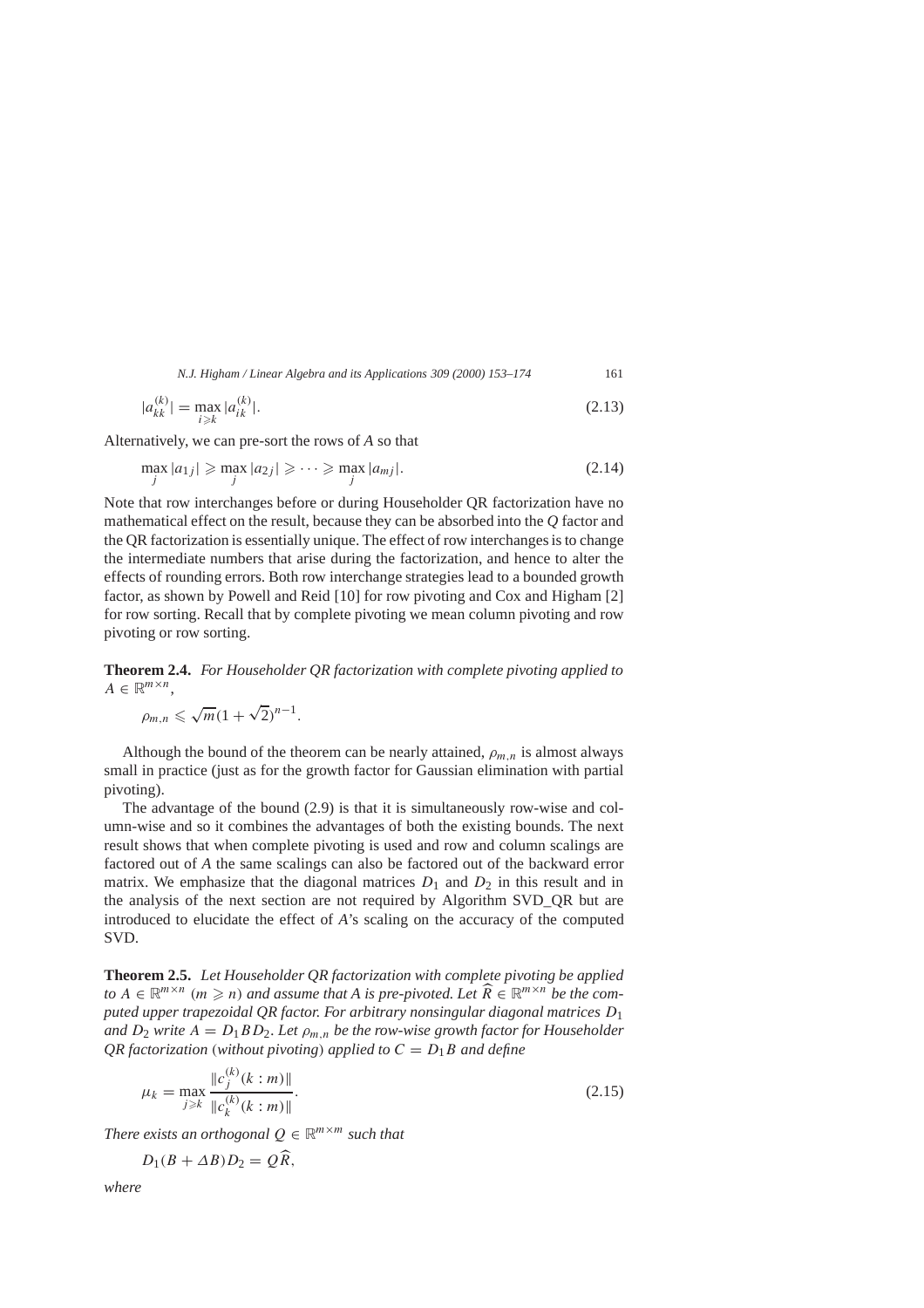162 *N.J. Higham / Linear Algebra and its Applications 309 (2000) 153–174*

$$
\|\Delta B\| \le \begin{cases} \rho_{m,n} \max_k \mu_k f(m,n)u \|B\| + \mathcal{O}(u^2) & \text{for row pivoting,} \\ \rho_{m,n} \psi \max_k \mu_k f(m,n)u \|B\| + \mathcal{O}(u^2) & \text{for row sorting,} \end{cases}
$$

*where*

$$
\psi = \max_{\substack{1 \le i \le n \\ i \le k \le m}} \frac{\max_j |c_{kj}|}{\max_j |c_{ij}|} \tag{2.16}
$$

*and f (m, n) is bounded by a low degree polynomial in m and n.*

**Proof.** Write

$$
D_i = \text{diag}(d_i^{(i)}), \quad i = 1:2.
$$

Let  $C^{(k)} = (c_{ii}^{(k)})$  denote the intermediate matrix at the start of the *k*th stage of Householder  $\overrightarrow{QR}$  factorization applied to *C*, and let  $\widetilde{v}_k$  denote the corresponding Householder vector. Since  $A - CD$  and Householder OR factorization acts on the Householder vector. Since  $A = CD_2$  and Householder QR factorization acts on the columns, it is clear that

$$
a_j^{(k)} = c_j^{(k)} d_j^{(2)}.
$$
\n(2.17)

Define  $\hat{A} =: \hat{C}D_2$  and  $\Delta A := \Delta C D_2$ . Applying Theorem 2.3 to *A* we have  $A +$  $\Delta A = Q\hat{R}$  and the *i*th component of the bound (2.9) can be written as

$$
|\Delta c_{ij}| d_j^{(2)} \leq u \sum_{k=1}^j |\widehat{c}_{ij}^{(k)}| d_j^{(2)} + j \tilde{\gamma}_m \sum_{k=1}^j \frac{\|\widehat{c}_j^{(k)}(k:m)\| d_j^{(2)}}{\|\widehat{c}_k^{(k)}(k:m)\| d_k^{(2)}} |\widetilde{v}_k|_i d_k^{(2)},
$$

which gives

$$
|\Delta c_{ij}| \leqslant j\tilde{\gamma}_m\left(\sum_{k=1}^j|\widehat{c}_{ij}^{(k)}|+\sum_{k=1}^j\frac{\|\widehat{c}_j^{(k)}(k:m)\|}{\|\widehat{c}_k^{(k)}(k:m)\|}\|\widetilde{v}_k\|_i\right).
$$

Now  $\|\hat{c}_j^{(k)}(k : m)\| / \|\hat{c}_k^{(k)}(k : m)\| \le \mu_k$  for  $j \ge k$  by (2.15) and  $|\widehat{c}_{ij}^{(k)}| \le \rho_{m,n} \max_{r} |c_{ir}|,$ 

so

$$
|\Delta c_{ij}| \leqslant j\tilde{\gamma}_m\bigg(j\rho_{m,n}\max_{r}|c_{ir}|+\sum_{k=1}^j\mu_k|\widetilde{v}_k|_i\bigg).
$$

(We are treating  $\mu_k$  and  $\rho_{m,n}$  as if they were defined in terms of computed instead of exact quantities, which does not affect the bounds, to first order.) We now bound the  $|\widetilde{v}_k|_i$  term. For  $i > k$  we have

$$
|\widetilde{v}_k|_i = |\widehat{c}_{ik}^{(k)}| \leq \rho_{m,n} \max_{r} |c_{ir}|.
$$

For  $i = k$  slightly different analysis is required for row pivoting and row sorting. Note from (2.17) that since *A* does not require row interchanges for complete pivoting with row pivoting, neither does *C*. Hence for row pivoting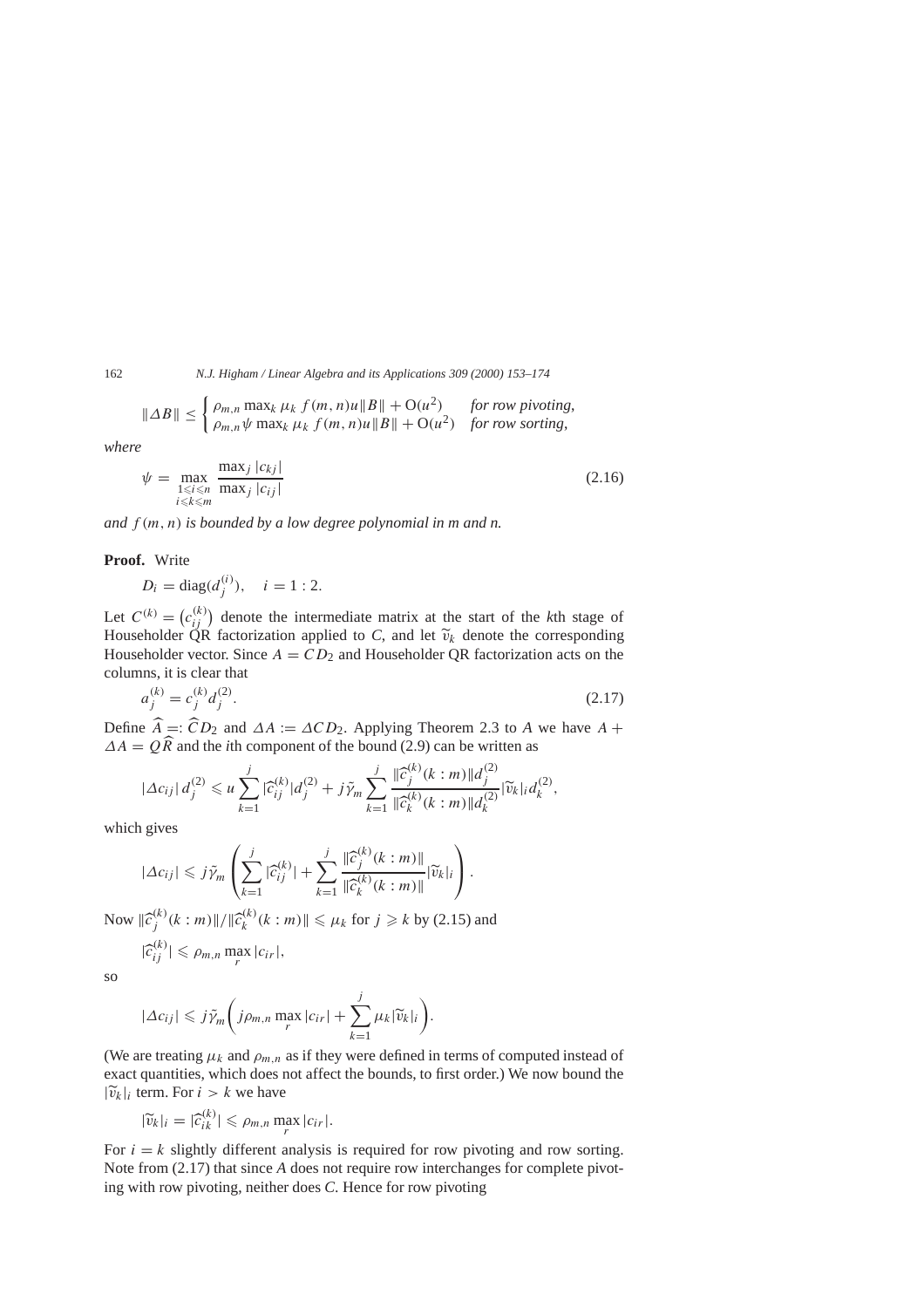*N.J. Higham / Linear Algebra and its Applications 309 (2000) 153–174* 163

$$
|\widetilde{v}_k|_k = |c_{kk}^{(k)}| + ||c_k^{(k)}(k:m)|| \le (1 + \sqrt{m-k+1})|c_{kk}^{(k)}|
$$
  

$$
\le (1 + \sqrt{m-k+1})\rho_{m,n} \max_{r} |c_{kr}|.
$$

For row sorting

$$
|\widetilde{v}_k|_k = |c_{kk}^{(k)}| + ||c_k^{(k)}(k:m)||
$$
  
\n
$$
\leq |c_{kk}^{(k)}| + \sqrt{m-k+1} \max_{p \geq k} |c_{pk}^{(k)}|
$$
  
\n
$$
\leq |c_{kk}^{(k)}| + \sqrt{m-k+1} \max_{p \geq k} \rho_{m,n} \max_{r} |c_{pr}|
$$
  
\n
$$
\leq (1 + \sqrt{m-k+1}) \rho_{m,n} \psi \max_{r} |c_{kr}|,
$$

where  $\psi$  is given by (2.16). (Note that, unlike for row pivoting, C may require interchanges for row sorting.)

Hence, overall,

$$
|\Delta c_{ij}| \leqslant j(j + \max_k \mu_k(\sqrt{m} + j)) \tilde{\gamma}_m \rho_{m,n} \max_r |c_{ir}|,
$$

where an extra factor  $\psi$  is needed for row sorting. Defining  $\Delta C =: D_1 \Delta B$  and using  $C = D_1 B$ , this bound can be written

$$
d_i^{(1)}|\Delta b_{ij}| \leqslant j(j + \max_k \mu_k(\sqrt{m} + j))\tilde{\gamma}_m \rho_{m,n} d_i^{(1)} \max_r |b_{ir}|,
$$

and the result follows on cancelling the term  $d_i^{(1)}$  and taking norms.  $\Box$ 

Drmac  $[6, Section 2.3]$  obtains a similar result to Theorem 2.5 for row pivoting under the assumption that  $\mu_k = 1$  for all *k*. The result of Theorem 2.5 is stronger for row pivoting than for row sorting, since the factor  $\psi$  can be arbitrarily large for row sorting.

The diagonal matrices  $D_1$  and  $D_2$  in Theorem 2.5 are arbitrary and they determine the size of the  $\mu_k$  in (2.15) and the growth factor  $\rho_{m,n}$ . As long as these quantities are of order 1 we have a backward error bound that scales perfectly under these particular row and column scalings. The size of  $\mu_k$  depends on how close C is to being pre-pivoted for column pivoting. As noted in the proof, *C is* pre-pivoted for row pivoting. Although the bound for  $\rho_{m,n}$  in Theorem 2.4 is valid only for complete pivoting, it is not hard to show that for *C* in Theorem 2.5 the modified bounds

$$
\rho_{m,n} \leqslant \begin{cases} \sqrt{m} \prod_{k=1}^{n-1} (1 + \sqrt{2} \,\mu_k) & \text{for row pivoting,} \\ \psi \sqrt{m} \prod_{k=1}^{n-1} (1 + \sqrt{2} \,\mu_k) & \text{for row sorting,} \end{cases}
$$

hold. These bounds are weak, but they show that  $\rho_{m,n}$  can be bounded in terms of the  $\mu_k$ .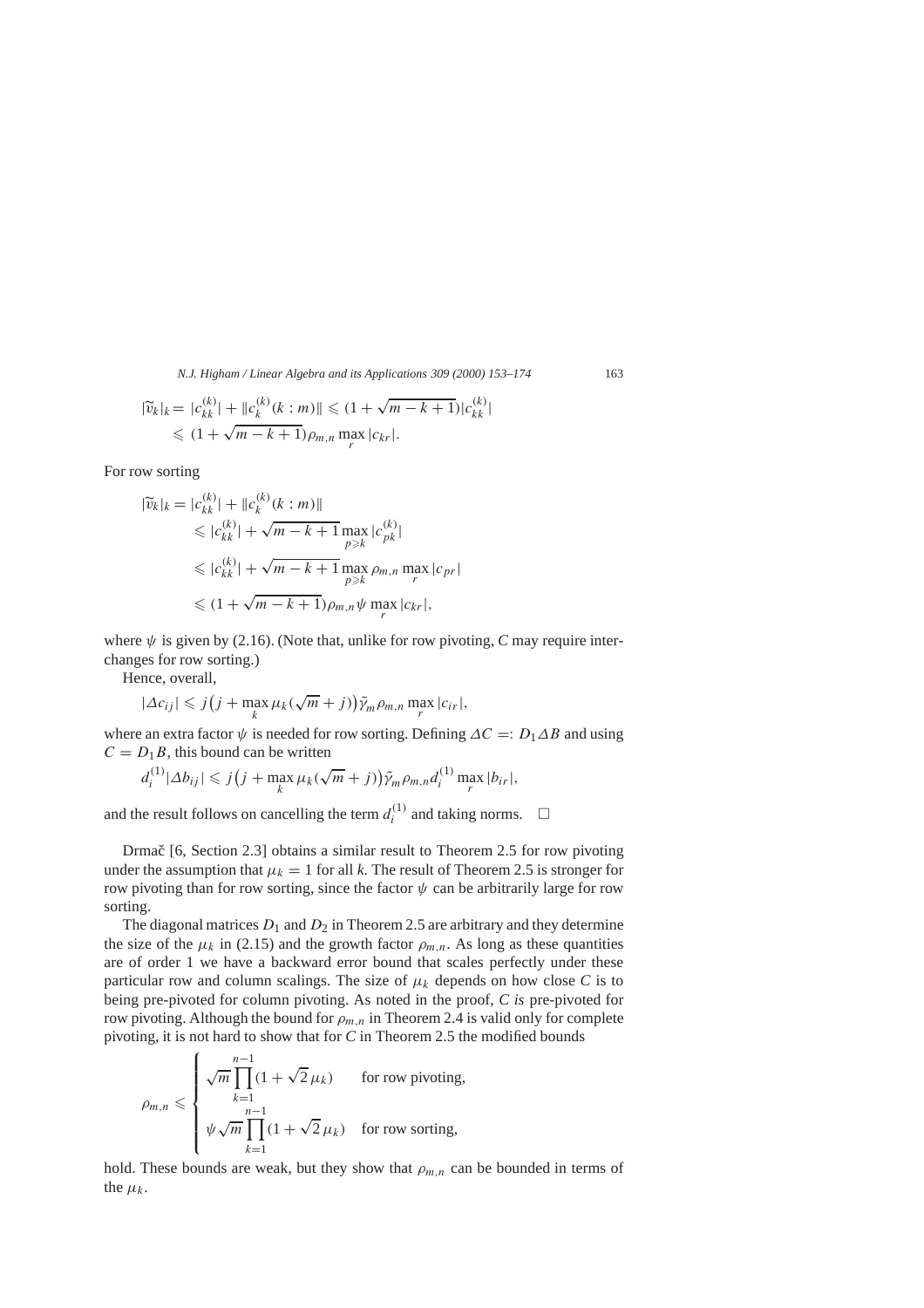If we are given *A* and wish to choose  $D_1$ ,  $D_2$  and hence *B*, then two natural choices are

$$
D_1 = \text{diag}(\|A(i, :)\|), \quad D_2 = \text{diag}(\|A(:, j)\|), \tag{2.18}
$$

$$
D_1 = \text{diag}(\|A(i, :)\|), \quad D_2 = \text{diag}(\|D_1^{-1}A(:, j)\|)
$$
\n(2.19)

(where we continue to assume that *A* is pre-pivoted with respect to both row and column interchanges). Assuming that *A* has no zero rows or columns, the choice (2.19) produces a matrix *B* whose rows and columns are approximately equilibrated in the 2-norm; indeed, for all *i* and *j*,  $||B(:, j)|| = 1$  and  $n^{-1/2} \le ||B(i,:)|| \le n^{1/2}$ . For the choice (2.18),  $||B||$  is unbounded and all we can say is that  $\max_{i,j} |b_{ij}| \geq (n||A||)^{-1}$ . This latter choice does not necessarily produce a *B* that is approximately row and column equilibrated: for

$$
A = \begin{bmatrix} \theta & 1 \\ 1 & 1 \end{bmatrix}, \quad \theta \gg 1,
$$

we have

$$
B = D_1^{-1} A D_2^{-1} \approx \begin{bmatrix} \theta^{-1} & \theta^{-1} \\ \theta^{-1} & 1 \end{bmatrix} = \theta^{-1} \begin{bmatrix} 1 & 1 \\ 1 & \theta \end{bmatrix},
$$

which is far from being row or column equilibrated.

The ratios  $\mu_k$  are unbounded for (2.18), as is shown by the matrix

$$
A = \begin{bmatrix} \theta & \theta/2 & 1 \\ 0 & 2 & 1 \\ 0 & 0 & 1 \end{bmatrix}, \quad \theta \gg 1,
$$

for which  $\mu_2 \approx \theta$ . For (2.19) we are not aware of such an example.

# **3. Application to computation of the SVD**

To show that Householder QR factorization with complete pivoting can be used to compute the RRD in Algorithm SVD in place of GECP, we need to show that the RRD obtained is of sufficient accuracy. We need a result from [4, Theorem 4.1].

**Theorem 3.1.** Let  $A \in \mathbb{R}^{m \times n}$   $(m \ge n)$  be written  $A = D_1 B D_2$ , for arbitrary non*singular diagonal matrices*  $D_1$  *and*  $D_2$ *. Let*  $A + \Delta A = D_1(B + \Delta B)D_2$  *and assume that B has an LU factorization* (*without pivoting*)  $B = LU$ . Write  $L = [L_{11}^T \quad L_{21}^T]^T$ *and define*

$$
\widetilde{L}=\begin{bmatrix}L_{11}&0\\L_{21}&I_{m-n}\end{bmatrix}\in\mathbb{R}^{m\times m},\quad L^\#=\begin{bmatrix}L_{11}^{-1}\\-L_{21}L_{11}^{-1}\end{bmatrix}\in\mathbb{R}^{m\times n}.
$$

*Then*, *for all i*,

$$
\frac{|\sigma_i(A+\Delta A)-\sigma_i(A)|}{\max(\sigma_i(A+\Delta A),\sigma_i(A))} \leq \tau\big(\kappa(\widetilde{L})+\kappa(U)\big) \|L^{\#}\| \|U^{-1}\| \| \Delta B \| + O(\|\Delta B\|^2),
$$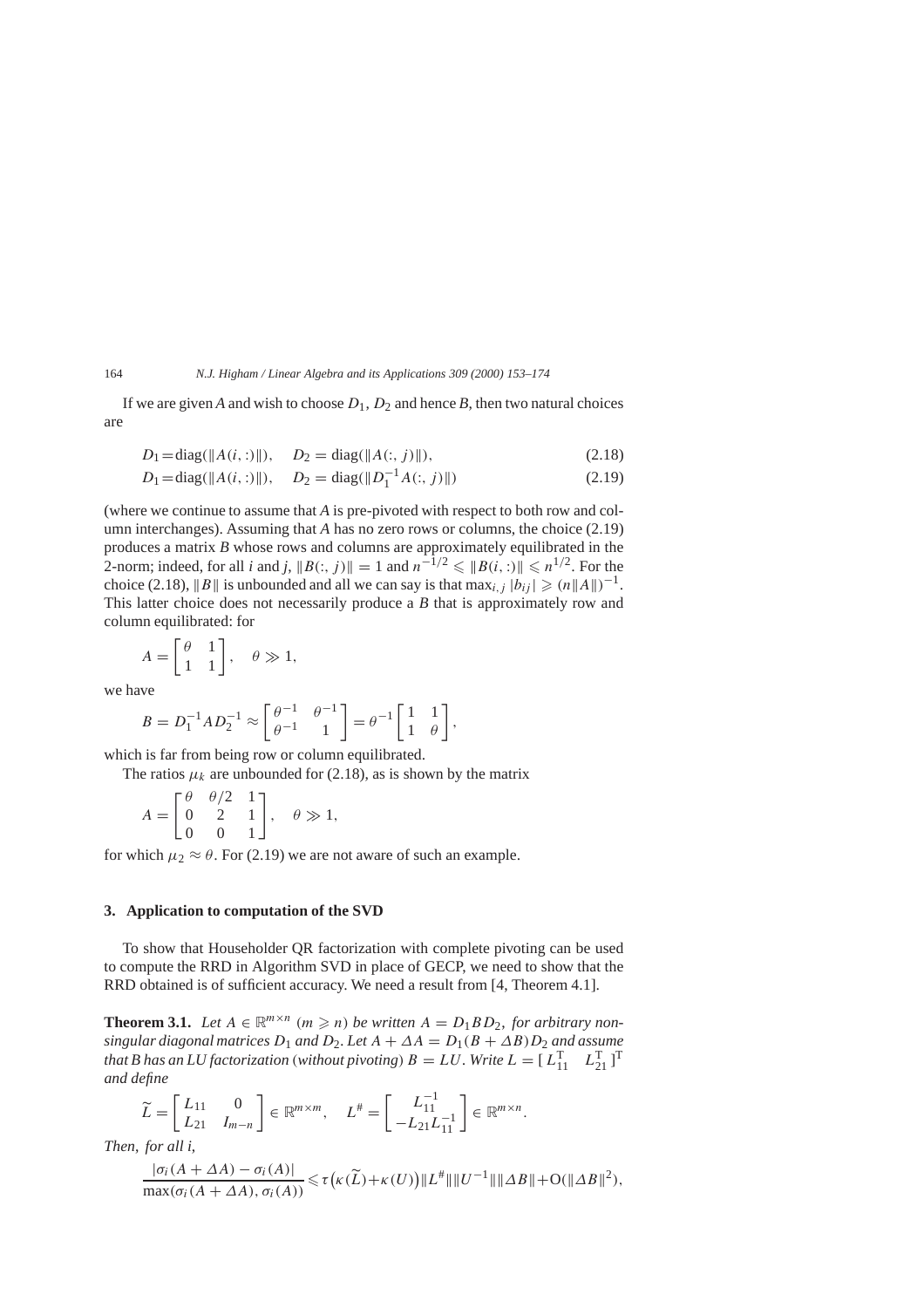*where*

$$
\tau = \max\{\tau_1, \tau_2\} \geqslant 1,\tag{3.1a}
$$

$$
\tau_1 = \max_{\substack{1 \le i \le n \\ i \le j \le m}} \frac{D_1(j, j)}{D_1(i, i)}, \quad \tau_2 = \max_{1 \le i \le j \le n} \frac{D_2(j, j)}{D_2(i, i)}.
$$
(3.1b)

A similar result can be proven for the singular vectors [4], so we conclude that the SVDs of *A* and  $A + \Delta A = D_1(B + \Delta B)D_2$  agree to relative accuracy of order *u* when the following three conditions hold:

- 1.  $\Vert \Delta B \Vert / \Vert B \Vert$  is of order *u*.
- 2. *B* has an LU factorization and the factors are well-conditioned or, equivalently, the leading principal submatrices of *B* are well-conditioned.
- 3. *τ* in (3.1) is of order 1.

We identify  $A + \Delta A$  with the row and column permuted matrix whose QR factorization with complete pivoting we compute in floating point arithmetic, and we define  $D_1$  and  $D_2$  by (2.18) or (2.19).

We consider first the size of  $\tau$  in (3.1). Row sorting ensures that  $\tau_1 \leq \sqrt{n}$ . For row pivoting, however,  $\tau_1$  is unbounded. For example, if every row of A is a multiple of the same vector then after the first step of Householder QR factorization the active submatrix is zero and so only one row interchange is carried out during the whole factorization; hence  $D_1(3, 3)/D_1(2, 2)$  can be arbitrarily large, for example. Similarly, for a low rank matrix column pivoting may not have the opportunity to interchange all the columns and hence  $\tau_2$  is unbounded. For a less trivial example of how  $\tau_2$  can be arbitrarily large for (2.18) with column pivoting, consider the matrix

$$
A = \begin{bmatrix} \theta & 0 & \theta/2 \\ 0 & 1 & 0 \\ 0 & 0 & 0 \end{bmatrix}, \quad \theta \gg 1.
$$

In QR factorization with column pivoting,  $\Pi = I$  and  $\tau_2 = \theta/2$ . However, in practice, we would expect row pivoting to roughly sort the rows by  $\infty$ -norm and column pivoting to roughly sort the columns by 2-norm, yielding small values of  $\tau_1$  and  $\tau_2$ . Therefore in practice we would expect condition 3 to be satisfied for both choices of *D*<sub>1</sub> and *D*<sub>2</sub> if we use complete pivoting.

In view of Theorem 2.5, condition 1 will be satisfied <sup>2</sup> provided that  $D_1B$  is approximately pre-pivoted for QR factorization with column pivoting, the growth factor  $\rho_{m,n}$  is not too large and, for row sorting,  $\psi$  in (2.16) is not too large.

<sup>2</sup> A subtlety is that we would seem to require an analogue of Theorem 2.3 in which *Q* is replaced by the computed product of Householder matrices, since Algorithm SVD\_QR requires the explicit *Q* to define *X* in the RRD. However, in Algorithm SVD\_QR there is clearly no need to form *Q* explicitly, and the errors associated with applying *Q* to  $\overline{U}$  in the last step of the algorithm are covered by the analysis of step 5 of Algorithm SVD in [4].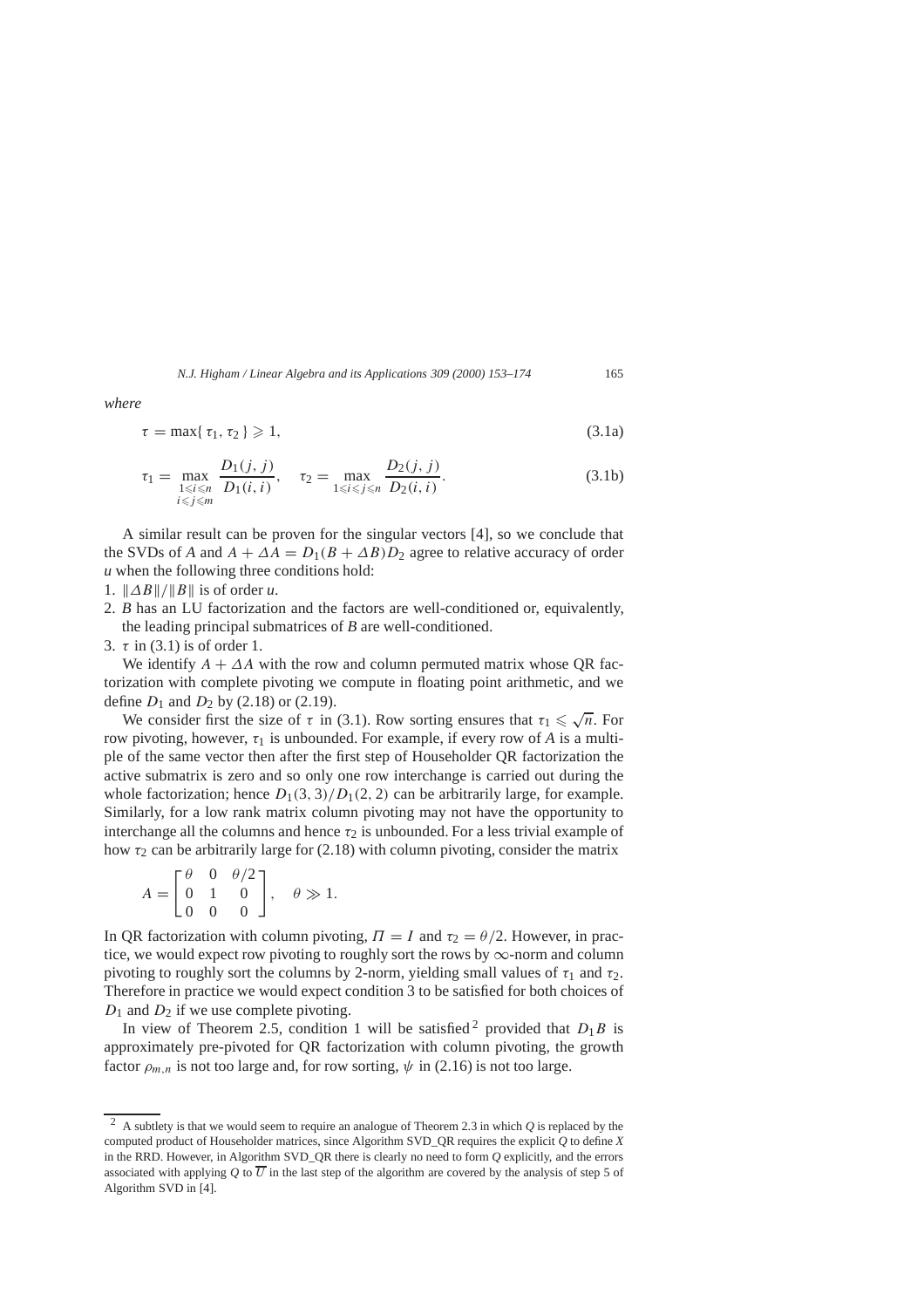Condition 2 is beyond our control once we have chosen  $D_1$  and  $D_2$ . As explained in [4], the condition of submatrices of *B* plays an intrinsic role in the sensitivity of the SVD of  $D_1BD_2$  to perturbations in *B*.

We now summarize the analysis for GECP in [4]. We can take the same definitions (2.18) or (2.19) of  $D_1$  and  $D_2$  (based now on the  $\infty$ -norm instead of the 2-norm) and let  $A + \Delta A$  be the row and column permuted matrix whose LU factorization with complete pivoting is computed. Because GE is invariant under row and column scalings for a fixed pivot sequence (see, for example, [9, Section 9.7]),  $||\Delta B||/||B||$ has the usual error bound for GE without pivoting on *B* [9, Theorem 9.3], and this bound will be small if condition 2 is satisfied. The quantity  $\tau$  is unbounded, though again is expected to be acceptably small in practice. In [4] some additional analysis is given that bypasses Theorem 3.1 and avoids an explicit choice of  $D_1$  and  $D_2$ ; see [4, Theorem 4.2 and Corollary 4.1] for details.

The main difference between the conclusions for QR factorization with complete pivoting and those for GECP, then, is in the conditions required to guarantee that *N*aB<sup>k</sup>/<sup>*N*</sup>B<sup>k</sup> is of order *u*. The condition in the former case that the matrix *D*<sub>1</sub>*B* is approximately pre-pivoted is replaced for GECP by the condition that the leading principal submatrices of *B* are well-conditioned; this latter condition is a strong one, but is already required for the RRD to determine the SVD sufficiently accurately. In summary, then the available analysis imposes weaker conditions for Algorithm SVD to work with GECP than for with QR factorization with complete pivoting.

Finally, we consider how to test, after computing the SVD, whether the desired relative accuracy was achieved. We concentrate on assessing the effect of rounding errors in computing the RRD; Theorem 1.1 describes the effect of errors in the other parts of Algorithm SVD\_QR. The first possibility is to use Theorem 3.1. For GECP the main tasks are to evaluate *τ* and to estimate the condition numbers of the *LU* factors of *B*. The backward error matrix *∆B* can be bounded from the standard backward error bound. For QR factorization with column pivoting we must explicitly compute the LU factorization of *B*, since it is not already available. We can evaluate the bound (2.9) for *∆A* and thereby explicitly compute a bound for *∆B* (or a sharper running error bound derived directly from the equations defining the algorithm; see [9, Section 3.3] for details of this general technique). The cost of evaluating (2.9) is  $3(mn^2/2 - n^3/6)$  operations (the terms  $\|\hat{a}_j^{(k)}(k : m)\|$  are already available as they are needed for the column pivoting strategy).

The second way to obtain an a posteriori error bound avoids explicit use of the *LU* factors and does not explicitly involve *D*<sup>1</sup> and *D*2. We need the following result from [4, Theorem 2.2; 7, Theorem 3.1].

**Theorem 3.2.** *Let*  $A \in \mathbb{R}^{m \times n}$  *and*  $\widetilde{A} = (I + E)A(I + F)$  *have singular values*  $\sigma_i$  $\widetilde{\sigma}_i$ , *respectively*, *where*  $E \in \mathbb{R}^{m \times m}$  *and*  $F \in \mathbb{R}^{n \times n}$ . *Then* 

 $|\sigma_i - \widetilde{\sigma}_i| \leqslant |\sigma_i|(\eta_E + \eta_F + \eta_E \eta_F),$ 

*where*  $\eta_E = ||E||$  *and*  $\eta_F = ||F||$ .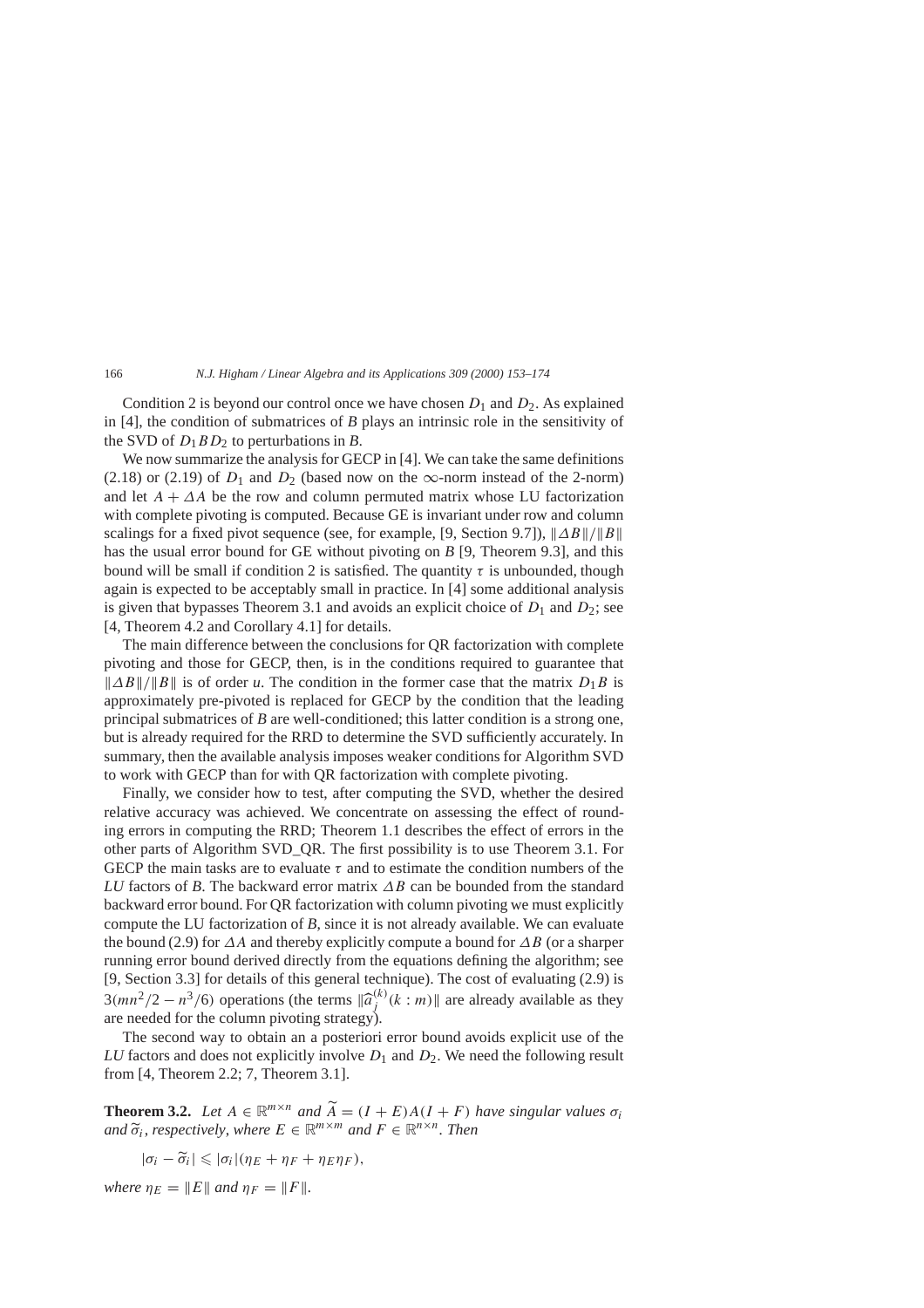The next theorem is a generalization of Theorem 4.2 in [4]. We use the  $m \times n$ identity matrix  $I_{m,n} = (\delta_{ij})$ .

**Theorem 3.3.** *Let*  $A \in \mathbb{R}^{m \times n}$  *and*  $A + \Delta A = ST$  *have singular values*  $\sigma_i$  *and*  $\tilde{\sigma}_i$ *, respectively*, *where*

$$
S = \frac{n}{m - n} \begin{bmatrix} S_{11} \\ S_{21} \end{bmatrix} \in \mathbb{R}^{m \times n}
$$

*n*

*and*  $T \in \mathbb{R}^{n \times n}$  *is nonsingular. Let* 

$$
\widetilde{S} = \begin{bmatrix} S_{11} & \widetilde{S}_{12} \\ S_{21} & \widetilde{S}_{22} \end{bmatrix} \in \mathbb{R}^{m \times m},
$$

*where*  $\widetilde{S}_{12} \in \mathbb{R}^{n \times (m-n)}$  and  $\widetilde{S}_{22} \in \mathbb{R}^{(m-n) \times (m-n)}$  are arbitrary subject to  $\widetilde{S}$  being<br>provided as  $A \subset \widetilde{S}_{n-1}$  and  $\widetilde{S}_{n-1}$  and  $A \subset I$  because *W fast via throughland arbitrary nonsingular. Assume that*  $I_{m,n} - \widetilde{S}^{-1} \Delta AT^{-1}$  *has an LU factorization without pivoting. Then*

$$
|\sigma_i - \widetilde{\sigma}_i| \leq |\sigma_i| \epsilon + O(\epsilon^2),
$$

*where*

$$
\epsilon = \|\widetilde{S}\left[\mathrm{tril}(\widetilde{S}^{-1}\Delta AT^{-1})\ 0\right]\widetilde{S}^{-1}\| + \|T^{-1}\mathrm{triu}(\widetilde{S}^{-1}\Delta AT^{-1})T\|,
$$

*where* tril *and* triu *denote the strictly lower trapezoidal part and the upper triangular part (including the diagonal)*, *respectively.*

**Proof.** We have

$$
A + \Delta A = ST \equiv \widetilde{S}I_{m,n}T.
$$

Hence

$$
A = \widetilde{S}I_{m,n}T - \Delta A
$$
  
=  $\widetilde{S}(I_{m,n} - \widetilde{S}^{-1}\Delta AT^{-1})T$   
=  $\widetilde{S}LUT$ ,

where

$$
I_{m,n} - \widetilde{S}^{-1} \Delta A T^{-1} = LU = \begin{bmatrix} L_{11} & 0 \\ L_{21} & I_{m-n} \end{bmatrix} I_{m,n} U \equiv \widetilde{L} I_{m,n} U, \quad \widetilde{L} \in \mathbb{R}^{m \times m},
$$

is an LU factorization without pivoting. Hence

$$
A = \widetilde{SL}I_{m,n}UT
$$
  
=  $\widetilde{SL} \cdot \widetilde{S}^{-1}(A + \Delta A)T^{-1} \cdot UT$   
\equiv  $(I_m + E)^{-1}(A + \Delta A)(I_n + F)^{-1}$ .

Working now to first order,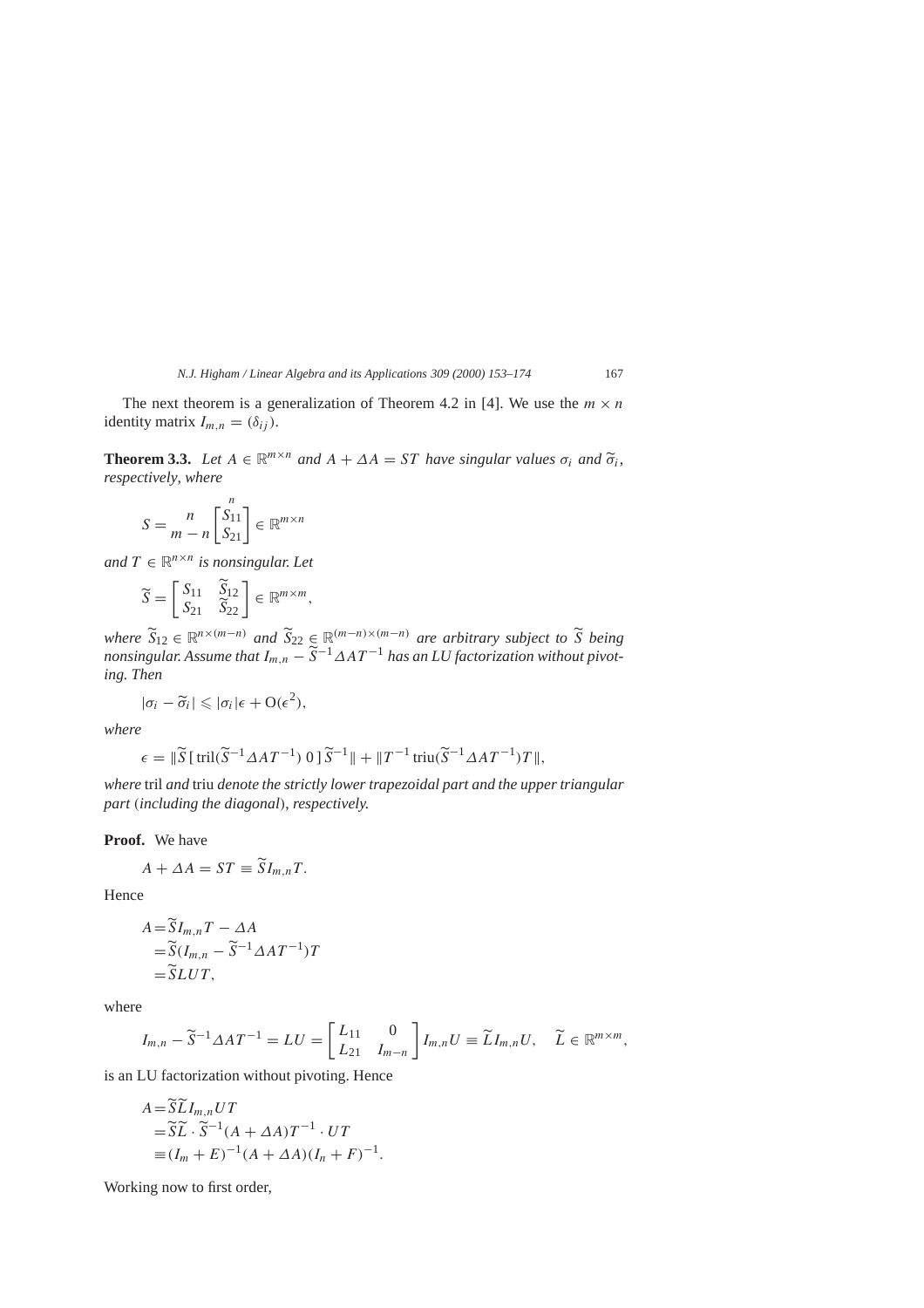$$
\widetilde{L} = I_m - [\text{tril}(\widetilde{S}^{-1} \Delta A T^{-1}) 0], \quad U = I_n - \text{triu}(\widetilde{S}^{-1} \Delta A T^{-1}),
$$

and so

$$
E = \widetilde{S}(\widetilde{L}^{-1} - I_m)\widetilde{S}^{-1} = \widetilde{S} \left[ \operatorname{tril}(\widetilde{S}^{-1} \Delta A T^{-1}) \ 0 \right] \widetilde{S}^{-1},
$$

and similarly

$$
F = T^{-1}(U^{-1} - I_n)T = T^{-1} \text{triu}(\widetilde{S}^{-1} \Delta A T^{-1})T.
$$

The result now follows on applying Theorem 3.2.  $\Box$ 

In [4, Theorem 4.2], *S* and *T* are LU factors, and  $\widetilde{S}_{12} = 0$ ,  $\widetilde{S}_{22} = I_{m-n}$  is taken. For our application to QR factorization we take  $\widetilde{S} = Q \in \mathbb{R}^{m \times m}$  and  $T = R \in \mathbb{R}^{n \times n}$ , and the expression for  $\epsilon$  simplifies to

$$
\epsilon = \| \text{tril}(Q^{\text{T}} \Delta AR^{-1}) \| + \| R^{-1} \text{triu}(Q^{\text{T}} \Delta AR^{-1}) R \|.
$$
 (3.2)

To evaluate  $\epsilon$  we need to compute the backward error matrix  $\Delta A = \widehat{Q}_1 \widehat{R} - A$  ex-<br>plicitly where  $\widehat{Q}_1$   $\widehat{Q}_2$  (*b*, 1*km*) by farming the graduate  $\widehat{Q}_1 \widehat{R}$ . But if we surplusted plicitly, where  $Q_1 = Q(:, 1:n)$ , by forming the product  $\widehat{Q}_1 \widehat{R}$ . But if we evaluate (3.2) using the computed *∆A* then we will obtain an error estimate rather than a strict bound, because we will not have taken account of the rounding errors in evaluating *∆A* (which is the result of massive cancellation). To obtain a strict bound we can either use

$$
\Delta \widehat{A} = fl(\widehat{Q}\widehat{R} - A) = \Delta A + E, \quad |E| \leq \gamma_{n+1}(|\widehat{Q}||\widehat{R}| + |A|)
$$
(3.3)

(where we assume that  $\widehat{Q}$  has been formed explicitly) and bound *∆A* by  $|\Delta \widehat{A}| +$  $\gamma_{n+1}$ ( $|\widehat{Q}||\widehat{R}|+|A|$ ), or we can use a running or theoretical bound for  $|∆A|$ . In either case, we need to take absolute values and replace  $\epsilon$  by an expression of the form

$$
\|\operatorname{tril}(|Q^T||\Delta A||R^{-1}|)\| + \|\,|R^{-1}|\operatorname{triu}(|Q^T||\Delta A||R^{-1}|)|R|\,\|.
$$

We note that it does not seem to be possible to evaluate tril( $AB$ ) or triu( $AB$ ) times a vector without forming the product *AB* explicitly, so condition estimation techniques do not seem to be applicable here.

#### **4. Numerical experiments**

To see how the practical behaviour of Algorithm SVD\_QR compares with the theoretical predictions and to test the usefulness of the a posteriori bounds we have carried out numerical experiments very similar to those in [4, Section 4.1]. Our experiments were performed in MATLAB 5.2 on a Pentium workstation using simulated single precision: the result of every arithmetic operation is rounded to 24 bits,  $3$  so that  $u = 2^{-24} \approx 5.96 \times 10^{-8}$ .

<sup>&</sup>lt;sup>3</sup> In fact, a few operations are not so-rounded, but we believe this makes no qualitative difference to the results.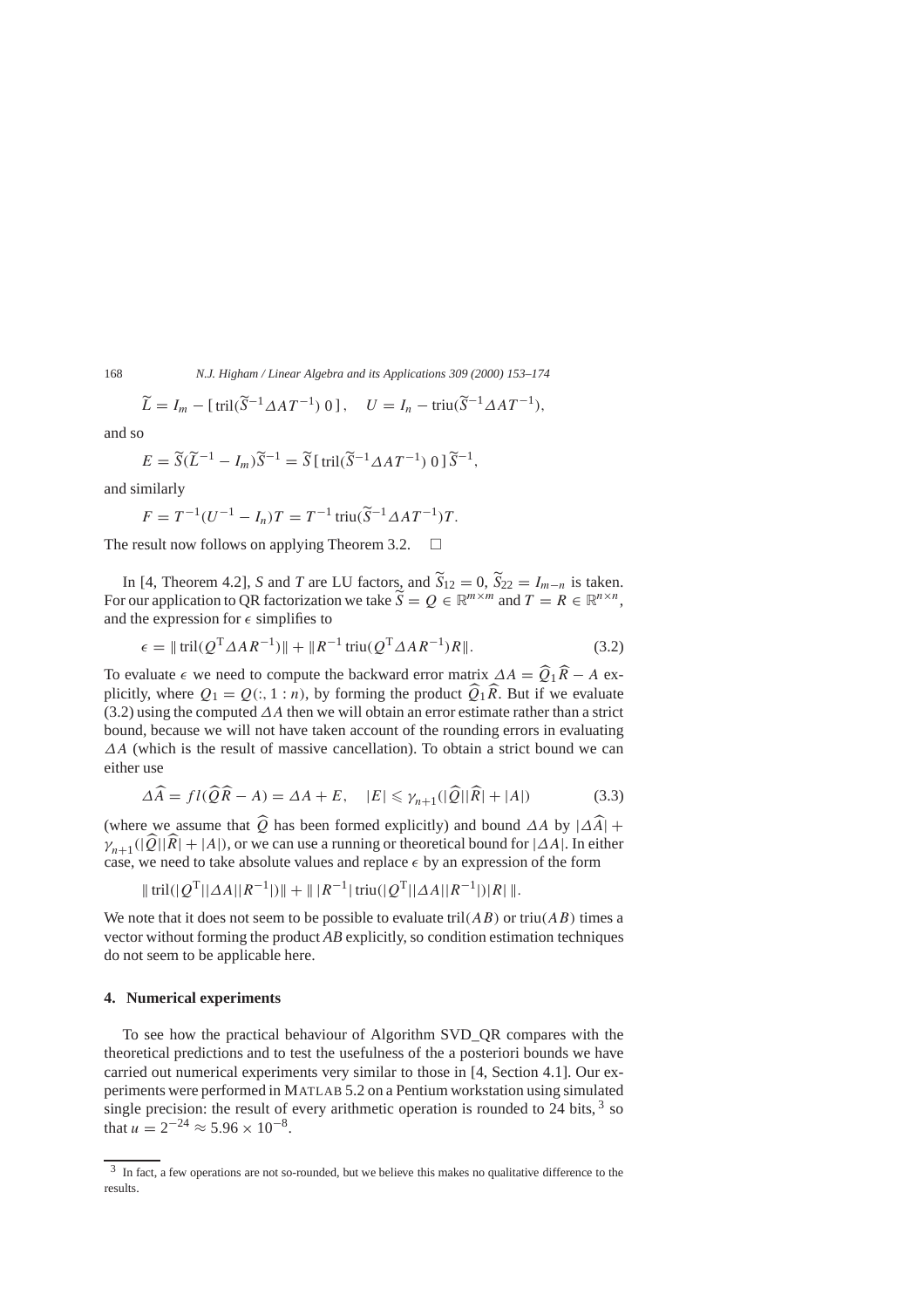We generated random matrices of the form  $A = D_1 B D_2$ , where  $B = U \Sigma V^T$ with *U* and *V* random orthogonal matrices and  $\Sigma$  a given matrix of singular values; *B* is constructed using the routine rands\-vd  $^4$  from the Test Matrix Toolbox [8]. In each case the singular values are from an exponential distribution,  $\sigma_i = \alpha^i$ , and the condition number  $\kappa(B) = 10^i$ ,  $i = 1 : 7$ . The matrices  $D_1$  and  $D_2$  are diagonal, with positive diagonal entries chosen from one of three pairs of random distributions: uniformly distributed logarithm (decreasing order for  $D_1$  and increasing order for *D*<sub>2</sub>); geometrically distributed entries (increasing order for *D*<sub>1</sub> and decreasing order for  $D_2$ ); geometrically distributed entries in decreasing order for  $D_1$  and uniformly distributed logarithm in increasing order for  $D_2$ . We took  $\kappa(D_1) = \kappa(D_2) = 10^k$ ,  $k = 2, 6, 12, 16$ . The dimensions are  $m = n = 16$  and one matrix of each type was generated. For each matrix we evaluated

$$
\epsilon_i = \max \left\{ \frac{|\sigma_{\rm D}(k) - \sigma_{\rm S}(k)|}{\sigma_{\rm D}(k)} : A = D_1 B D_2, \kappa(B) = 10^i \text{ (12 such matrices)} \right\},\,
$$

where  $\sigma_{\rm s}(k)$  denotes the *k*th singular value computed in single precision by a particular algorithm and  $\sigma_D(k)$  denotes the *k*th singular value computed in double precision by Algorithm SVD\_QR.

For Algorithm SVD\_QR, provided that the growth factor  $\rho_{m,n}$  and  $\tau$  are both of order 1 then, in view of the inequalities (for  $B = LU$ )

$$
||B^{-1}||^{1/2} \le (||U^{-1}|| ||L^{-1}||)^{1/2} \le \max (||U^{-1}||, ||L^{-1}||)
$$
  
= max(||B^{-1}L||, ||UB^{-1}||) < ||B^{-1}|| max (||L||, ||U||)

from [4, Section 4.1], we expect (as a rather rough approximation)  $\epsilon_i \approx \kappa(B)u \approx$ 10*i*<sup>−</sup>7, and the same approximation can be derived for Algorithm SVD with GECP [4, Section 4.1]. Table 1 reports the results for Algorithm SVD\_QR with and without row sorting, Algorithm SVD with GECP, and the one-sided Jacobi algorithm; the "expected  $\epsilon_i$ " column shows the approximation just described. The results for row pivoting were very similar to those for row sorting and hence are omitted. For the computation of  $\tau$  and the backward error  $\Delta B$  we tried the choices of  $D_1$  and  $D_2$  in  $(2.18)$  and  $(2.19)$ , but report only the results for  $(2.19)$ ; the results for  $(2.18)$  were very similar.

The measured  $\epsilon_i$  are of roughly the same order of magnitude as the expected values for Algorithm SVD\_QR with row sorting. But when row sorting is omitted, the  $\epsilon_i$  are much larger, as expected from the error analysis, since the growth factor  $\rho_{m,n}$ is now unbounded. Algorithm SVD with GECP yields errors very similar to those from Algorithm SVD\_QR with row sorting, as does the one-sided Jacobi algorithm. In their tests with random matrices, Demmel et al. [4, Section 4.1] also observe that the one-sided Jacobi algorithm gives similar accuracy to Algorithm SVD with GECP

<sup>4</sup> This routine is also accessible via the gallery function of MATLAB 5.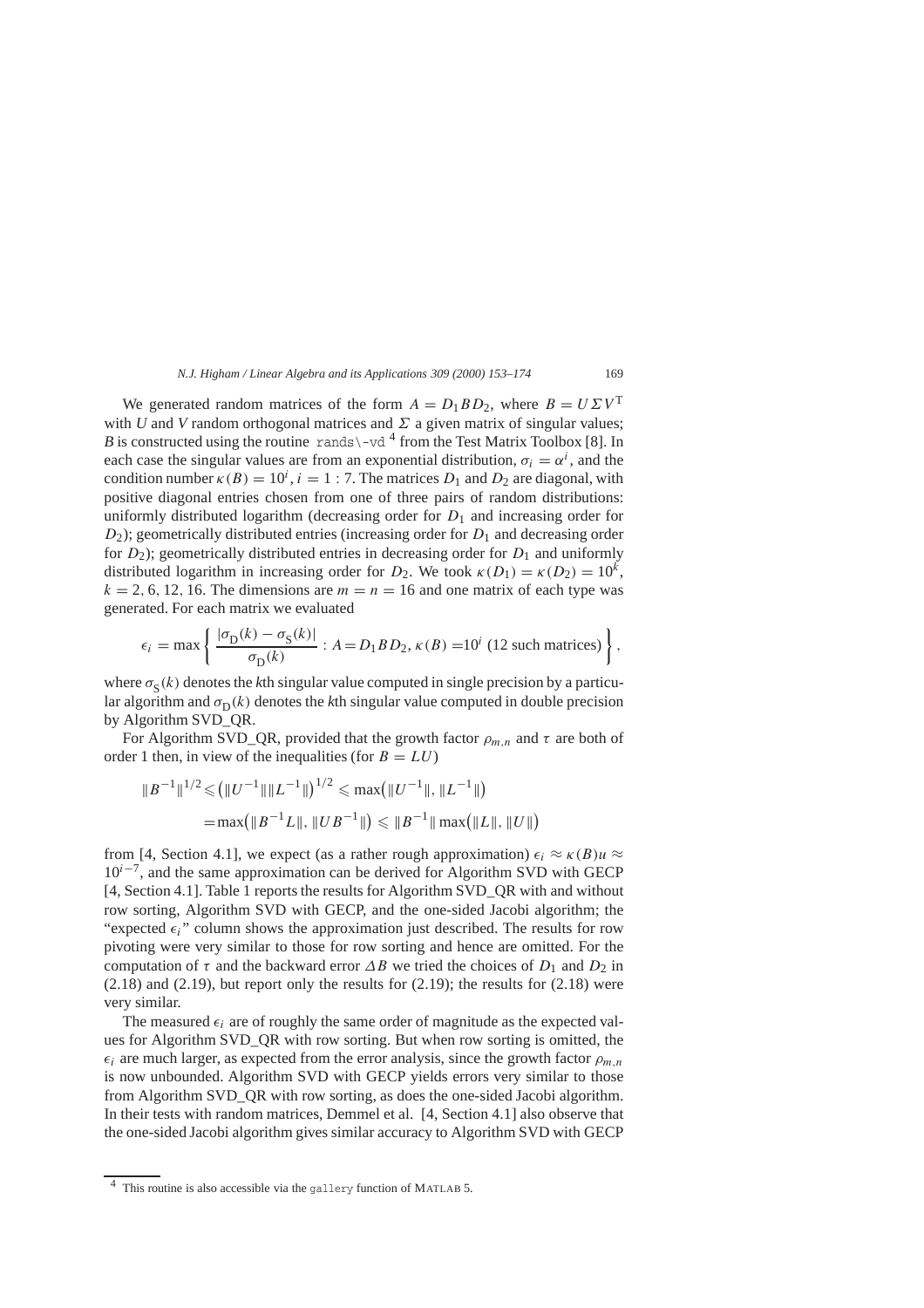| i                                                                | Expected $\epsilon_i$<br>for Algorithm<br>SVD_QR and<br>Algorithm SVD<br>with GECP | Measured $\epsilon_i$<br>for Algorithm<br>SVD_QR with<br>row sorting                                       | Measured $\epsilon_i$<br>for Algorithm<br>SVD_QR<br>without row<br>interchanges             | Measured $\epsilon_i$<br>for Algorithm<br>SVD with<br><b>GECP</b>                                          | Measured $\epsilon_i$<br>for one-sided<br>Jacobi SVD                                                       |
|------------------------------------------------------------------|------------------------------------------------------------------------------------|------------------------------------------------------------------------------------------------------------|---------------------------------------------------------------------------------------------|------------------------------------------------------------------------------------------------------------|------------------------------------------------------------------------------------------------------------|
| 2<br>$\mathcal{R}$<br>$\overline{4}$<br>$\overline{\phantom{0}}$ | $10^{-6}$<br>$10^{-5}$<br>$10^{-4}$<br>$10^{-3}$<br>$10^{-2}$                      | $9 \times 10^{-6}$<br>$1 \times 10^{-5}$<br>$7 \times 10^{-5}$<br>$1 \times 10^{-3}$<br>$9 \times 10^{-3}$ | $1 \times 10^4$<br>$1 \times 10^4$<br>$5 \times 10^4$<br>$6 \times 10^5$<br>$1 \times 10^5$ | $1 \times 10^{-5}$<br>$6 \times 10^{-6}$<br>$6 \times 10^{-5}$<br>$6 \times 10^{-4}$<br>$6 \times 10^{-3}$ | $3 \times 10^{-5}$<br>$5 \times 10^{-5}$<br>$5 \times 10^{-4}$<br>$1 \times 10^{-3}$<br>$1 \times 10^{-2}$ |
| 6                                                                | $10^{-1}$<br>1                                                                     | $9 \times 10^{-2}$<br>$1 \times 10^{0}$                                                                    | $9 \times 10^4$<br>$3 \times 10^5$                                                          | $5 \times 10^{-2}$<br>$3 \times 10^{-1}$                                                                   | $2 \times 10^{0}$<br>$1 \times 10^{0}$                                                                     |

| Table 1 |                            |
|---------|----------------------------|
|         | Accuracy of SVD algorithms |

and they give a matrix for which the one-sided Jacobi algorithm does not provide the desired relative accuracy

$$
A(\gamma, \delta) = \begin{bmatrix} 1 & \gamma & \gamma \\ -\gamma & \gamma & \gamma^2 \\ 0 & \delta & 0 \end{bmatrix},
$$
 (4.1)

where  $0 < \delta \ll \gamma \ll 1$ . For this matrix the elements determine the SVD to high relative accuracy, as can be shown using Theorem 3.1. For the matrix  $A(10^{-6}, 10^{-12})$ we find that Algorithm SVD\_QR with and without row sorting and Algorithm SVD with GECP all give computed singular values with relative errors of order *u*, while the one-sided Jacobi algorithm gives relative errors of order  $10^{-2}$ .

These experiments show Algorithm SVD\_QR with complete pivoting to perform just as well in practice as Algorithm SVD with GECP, and confirm that both can be superior to the one-sided Jacobi algorithm.

To check the relevance and sharpness of our error analysis for QR factorization we also computed, for  $A = D_1 B D_2$  (assumed to be pre-pivoted) with  $D_1$  and  $D_2$  as in (2.19), the backward error matrix  $\Delta B$  in  $\widehat{QR} = A + \Delta A = D_1(B + \Delta B)D_2$  and the bound for *∆B* obtained by scaling (2.9) (ignoring the factor *jm*). The maxima corresponding to the matrices used for Table 1 are shown in Table 2. In every case the backward error  $\|\Delta B\|/\|B\|$  is small with row sorting but very large without row interchanges and the bound is a good approximation. Concentrating now on row sorting, for the matrix *C* in Theorem 2.5, Table 3 reports the maximum values, for each *i*, of max<sub>*k*</sub>  $\mu_k$  and  $\rho_{m,n}$ . The quantity  $\psi$  in (2.16) had maximum value over all the test matrices of 100 for  $D_2$  defined by (2.18) and 3 for  $D_2$  defined by (2.19). We conclude that, if we ignore the  $f(m, n)$  term, Theorem 2.5 gives bounds that are within about three orders of magnitude of the actual backward error  $||\Delta B||/||B||$  in these tests.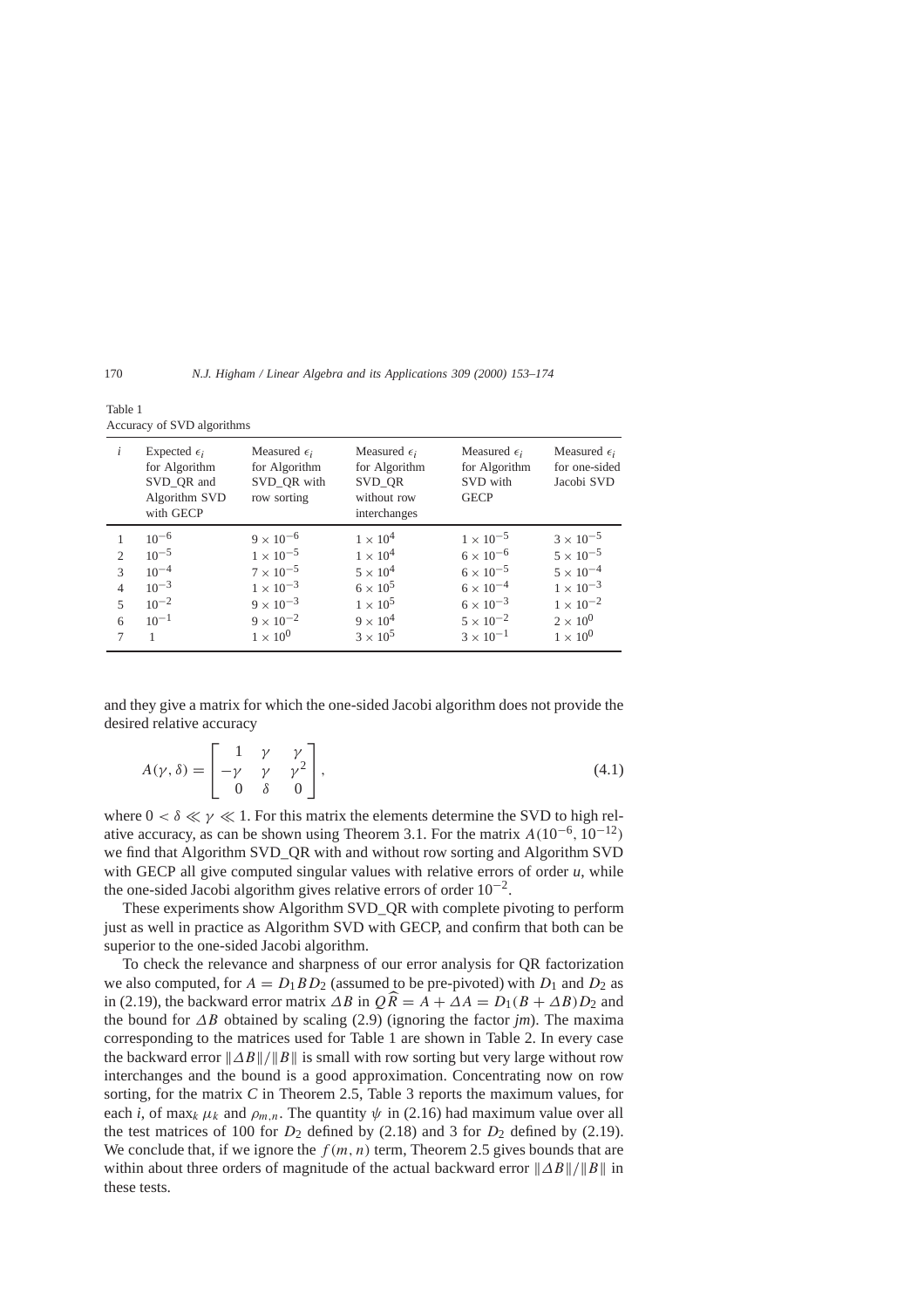|                | With row sorting     |                    | Without row interchanges |                    |  |
|----------------|----------------------|--------------------|--------------------------|--------------------|--|
|                | $  \Delta B  /  B  $ | Bound from $(2.9)$ | $\ \Delta B\ /\ B\ $     | Bound from $(2.9)$ |  |
|                | $4 \times 10^{-6}$   | $8 \times 10^{-6}$ | $3 \times 10^8$          | $4 \times 10^8$    |  |
| $\overline{c}$ | $7 \times 10^{-6}$   | $1 \times 10^{-5}$ | $1 \times 10^8$          | $1 \times 10^8$    |  |
| 3              | $4 \times 10^{-7}$   | $1 \times 10^{-6}$ | $6 \times 10^8$          | $2 \times 10^8$    |  |
| 4              | $1 \times 10^{-6}$   | $2 \times 10^{-6}$ | $2 \times 10^7$          | $1 \times 10^7$    |  |
| 5              | $3 \times 10^{-7}$   | $1 \times 10^{-7}$ | $5 \times 10^7$          | $3 \times 10^7$    |  |
| 6              | $3 \times 10^{-7}$   | $1 \times 10^{-7}$ | $1 \times 10^9$          | $7 \times 10^8$    |  |
| 7              | $2 \times 10^{-7}$   | $1 \times 10^{-7}$ | $2 \times 10^9$          | $2 \times 10^9$    |  |

Backward errors and bounds for QR factorization with column pivoting

Table 3 Values of  $\mu_k$  in (2.15) and  $\rho_{m,n}$  for *C* in Theorem 2.5

|   | $\max_k \mu_k$    | $\rho_{m,n}$      |
|---|-------------------|-------------------|
|   | $3 \times 10^{1}$ | $1 \times 10^2$   |
| 2 | $1 \times 10^2$   | $8 \times 10^{1}$ |
|   | $1 \times 10^2$   | $2 \times 10^{1}$ |
|   | $3 \times 10^2$   | $3 \times 10^{1}$ |
|   | $1 \times 10^3$   | $2 \times 10^{0}$ |
| 6 | $1 \times 10^2$   | $2 \times 10^{0}$ |
|   | $4 \times 10^3$   | $2 \times 10^{0}$ |

Table 4

Table 2

Values of  $\tau$  in (3.1)

|   | QR with complete pivoting | <b>GECP</b>       |
|---|---------------------------|-------------------|
|   | $1 \times 10^{1}$         | $4 \times 10^{1}$ |
|   | $5 \times 10^{1}$         | $2 \times 10^2$   |
|   | $2 \times 10^{1}$         | $2 \times 10^2$   |
|   | $6 \times 10^{1}$         | $2 \times 10^2$   |
|   | $1 \times 10^2$           | $1 \times 10^2$   |
| 6 | $9 \times 10^{1}$         | $1 \times 10^2$   |
|   | $9 \times 10^1$           | $9 \times 10^1$   |
|   |                           |                   |

The maximum values of *τ* for each *i* are shown in Table 4. These are all reasonably small, as expected.

Finally, we turn to a posteriori error bounds. We found the bounds based on Theorem 3.1 to be so pessimistic as to be useless; for each *i* no correct significant figures were predicted, with the bounds all at least  $10^4$ . For the bound in Theorem 3.3 (which does not account for all the errors in the algorithm and is correct only to first order) we computed *∆A* explicitly as a residual and included a term accounting for the errors in the evaluation of *∆A* (see (3.3)); as shown by Table 5, the bound is at most four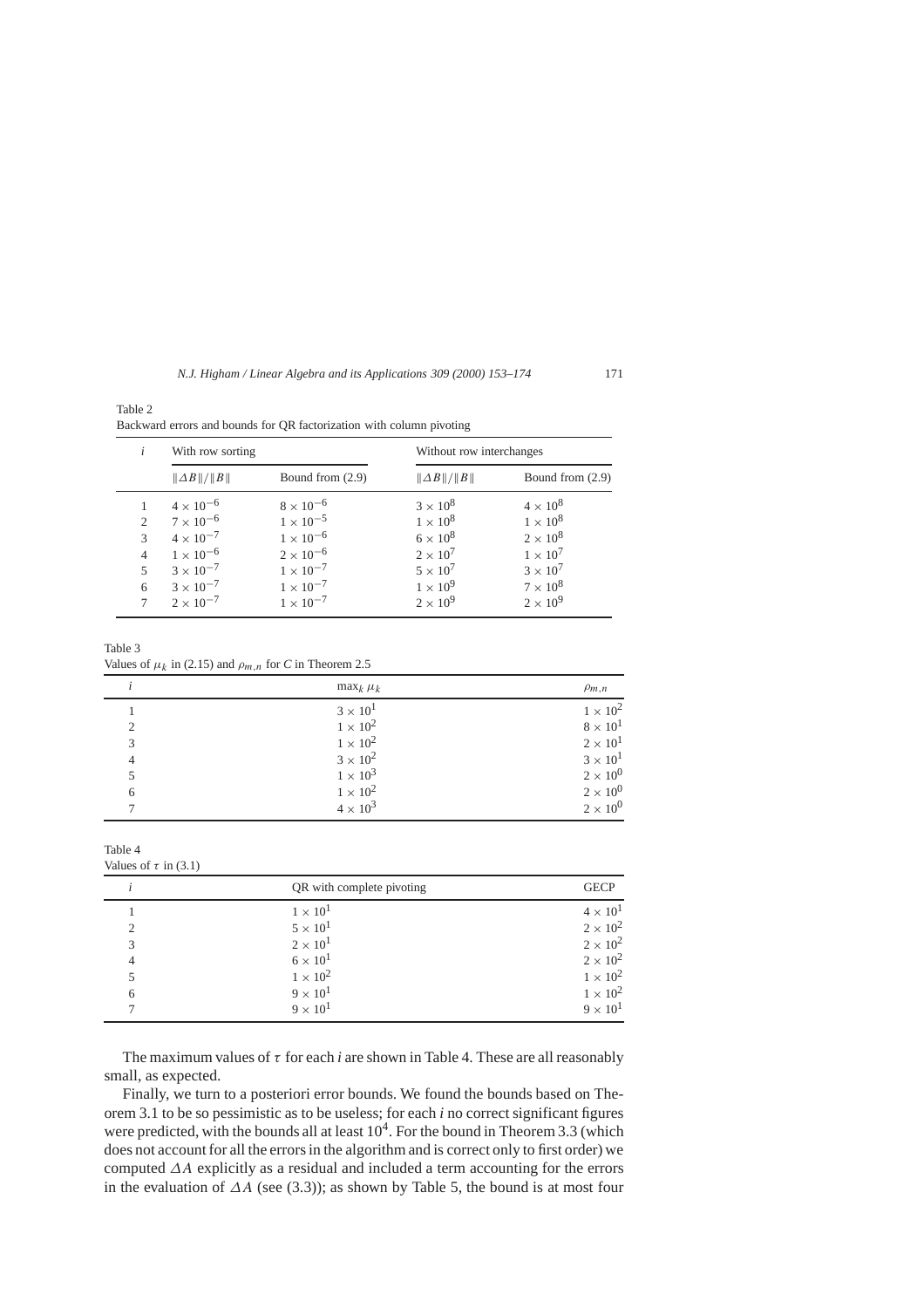|               | Algorithm SVD_QR with row sorting |                    |                    | Algorithm SVD with GECP |                    |                    |
|---------------|-----------------------------------|--------------------|--------------------|-------------------------|--------------------|--------------------|
|               | $\epsilon_i$                      | Estimate           | Bound              | $\epsilon_i$            | Estimate           | Bound              |
|               | $9 \times 10^{-6}$                | $2 \times 10^{-5}$ | $5 \times 10^{-3}$ | $1 \times 10^{-5}$      | $2 \times 10^{-5}$ | $6 \times 10^{-3}$ |
| $\mathcal{D}$ | $1 \times 10^{-5}$                | $2 \times 10^{-5}$ | $3 \times 10^{-2}$ | $6 \times 10^{-6}$      | $2 \times 10^{-5}$ | $4 \times 10^{-2}$ |
| $\mathcal{R}$ | $7 \times 10^{-5}$                | $2 \times 10^{-4}$ | $2 \times 10^{-1}$ | $6 \times 10^{-5}$      | $2 \times 10^{-4}$ | $1 \times 10^{-1}$ |
| 4             | $1 \times 10^{-3}$                | $5 \times 10^{-3}$ | $9 \times 10^{-1}$ | $6 \times 10^{-4}$      | $2 \times 10^{-3}$ | $1 \times 10^{0}$  |
| 5             | $9 \times 10^{-3}$                | $2 \times 10^{-2}$ | $8 \times 10^{0}$  | $6 \times 10^{-3}$      | $2 \times 10^{-2}$ | $1 \times 10^{1}$  |
| 6             | $9 \times 10^{-2}$                | $2 \times 10^{-1}$ | $7 \times 10^{1}$  | $5 \times 10^{-2}$      | $1 \times 10^{-1}$ | $2 \times 10^2$    |
|               | $1 \times 10^{0}$                 | $1 \times 10^{0}$  | $9 \times 10^{2}$  | $3 \times 10^{-1}$      | $2 \times 10^{0}$  | $2 \times 10^3$    |

Table 5  $\epsilon_i$ , with estimate and bound from Theorem 3.3

orders of magnitude larger than the actual relative error in every case for both QR factorization and GECP. The error estimate from Theorem 3.3 (which differs from the bound just mentioned in that it does not account for the errors in forming *∆A*) is also shown in Table 5 and is seen to be a excellent estimate of the relative accuracy.

As a final test we tried the Kahan matrix

$$
U_n(\theta) = \text{diag}(1, s, \dots, s^{n-1}) \begin{bmatrix} 1 & -c & -c & \dots & -c \\ & 1 & -c & \dots & -c \\ & & \ddots & \ddots & \vdots \\ & & & \ddots & -c \\ & & & & 1 \end{bmatrix}, \quad (4.2)
$$

where  $c = \cos(\theta)$ ,  $s = \sin(\theta)$ . This matrix is well-known to cause difficulties for rank revealing factorizations because  $u_{nn}$  is of order  $2^n$  times larger than the smallest singular value and yet  $U_n(\theta)$  is invariant under OR factorization with column pivoting and GECP. We took  $n = 24$ ,  $\theta = 0.5$ , and perturbed the diagonal slightly to ensure that rounding errors did not cause any pivoting to take place. As expected, Algorithm SVD\_QR, Algorithm SVD with GECP and the one-sided Jacobi algorithm did not achieve high relative accuracy, since they work with poor RRDs: the maximum relative errors in the computed singular values were of order  $10^{-3}$ ,  $10^{-4}$  and  $10^{-3}$ , respectively. In this example the error estimate from Theorem 3.3 is of order 10−<sup>3</sup> and the error bound of order 1 for both Algorithm SVD\_QR and Algorithm SVD with GECP.

# **5. Conclusions**

We have analysed the use of Householder QR factorization with complete pivoting for computing the RRD in Algorithm SVD. In implementing the algorithm we have to choose between two possibilities for the row interchanges: row sorting and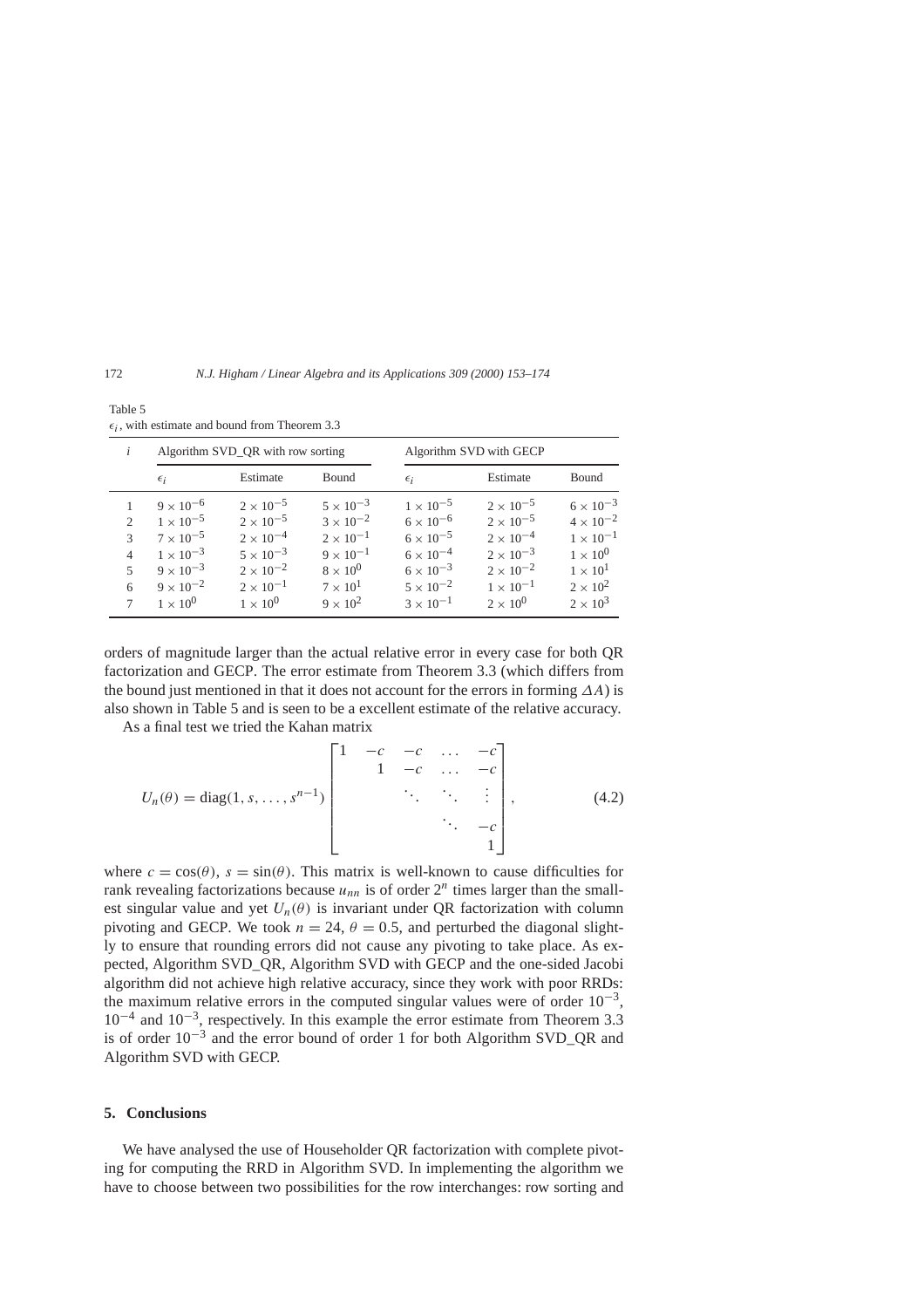row pivoting. Row sorting guarantees that  $τ_1 \n\leq \sqrt{n}$  in (3.1), whereas  $τ_1$  is unbounded for row pivoting; however, Theorem 2.5 is stronger for row pivoting than for row sorting. When implementing the QR factorization, after sorting the rows one can call any library routine for QR factorization with column pivoting, such as xGEQPF from LAPACK. Neither xGEQPF nor the code from [11] support row pivoting, and incorporating it into the latter code while retaining the use of level 3 BLAS is a nontrivial task. Therefore, given that the observed accuracy of Algorithm SVD\_QR is similar for the two choices, we prefer row sorting.

We have shown that computing the explicit residual for QR factorization or GECP and using the bound from Theorem 3.3 gives useful a posteriori estimates and bounds for the relative error in the computed singular values.

Householder QR factorization with complete pivoting has several features that make it an attractive alternative to GECP in Algorithm SVD for computing the SVD of graded matrices.

- 1. In exact arithmetic, it provides just as good an RRD in the worst case and in practice, as measured by  $max(\kappa(X), \kappa(Y))$ .
- 2. It reduces the cost of Algorithm SVD by the cost of an LU factorization with complete pivoting and a matrix multiplication.
- 3. Demmel [3] (see also [4, Algorithm 3.2]) proposes a generally more expensive version of Algorithm SVD containing an extra Jacobi SVD step in place of the QR factorization in step 2, and he states that for this version the factor  $\kappa(\overline{R})$  in the bound of Theorem 1.1 can be removed. When the RRD is obtained from a QR factorization with complete pivoting Demmel's algorithm reduces to Algorithm SVD QR, so the improved bound holds also for Algorithm SVD QR. The  $\kappa(\overline{R})$ term has not completely disappeared, however, because  $\kappa(Y)$  is approximately equal to  $\kappa(R)$ .

In favour of GECP is that the conditions for the computed RRD to yield high relative accuracy in the SVD computed by Algorithm SVD are less restrictive than for QR factorization with complete pivoting. Moreover, Algorithm SVD with GECP is more versatile than we have indicated. Provided that GECP is implemented in an appropriate nonstandard fashion in each case it can be used to compute the SVD to high relative accuracy for various classes of structured matrices, including total signed compound matrices (which include acyclic matrices), Cauchy matrices, totally positive matrices, and Vandermonde matrices [3,4]. It is an open problem how to obtain accurate SVDs of such matrices using QR factorization with complete pivoting.

## **Acknowledgements**

I benefited from a stimulating discussion on this work with the authors of [4] at the International Workshop on Accurate Solution of Eigenvalue Problems, Pennsylvania State University, July 1998. I am grateful to Jim Demmel and Zlatko Drmač for their helpful comments on the manuscript.